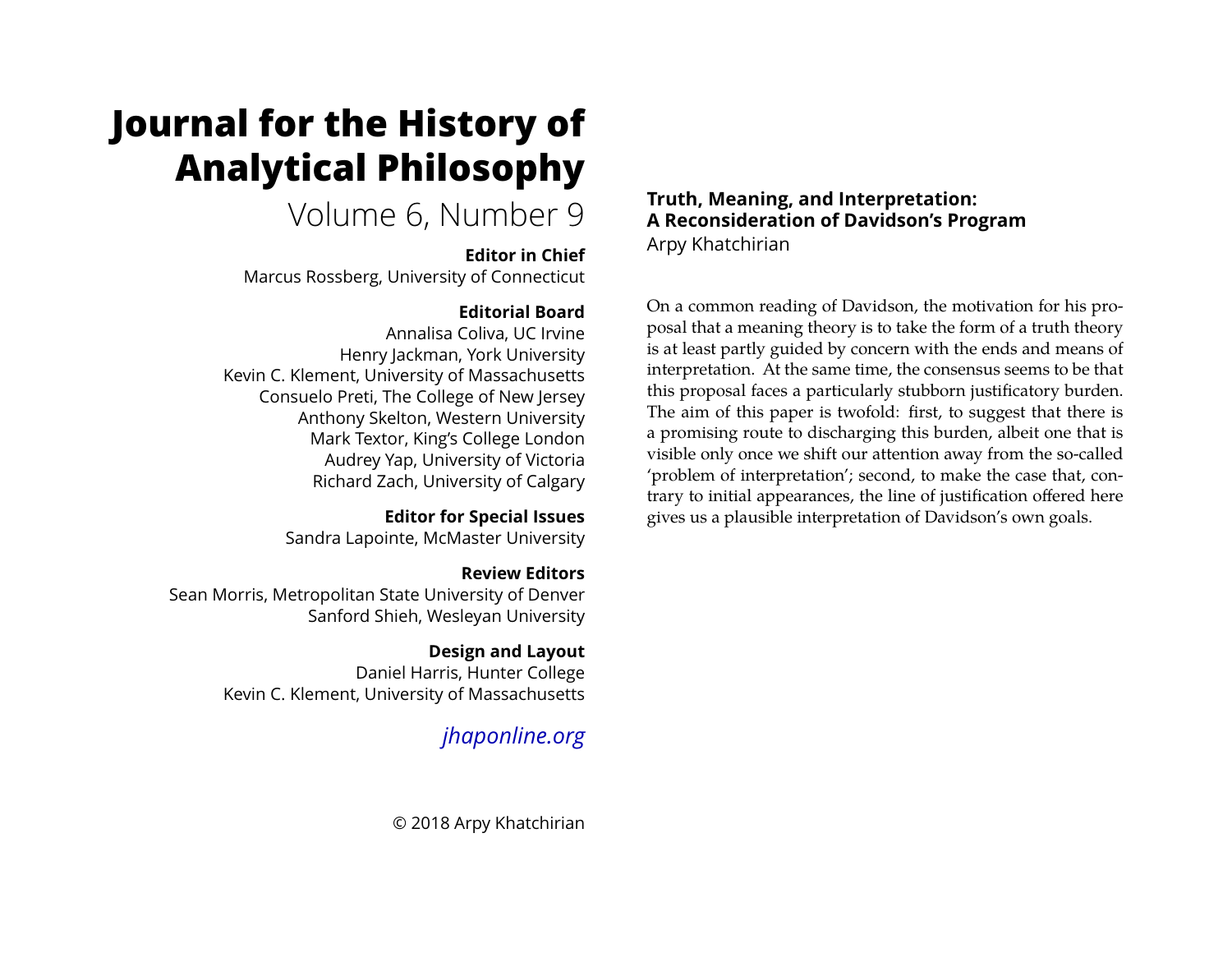## **Truth, Meaning, and Interpretation: A Reconsideration of Davidson's Program**

Arpy Khatchirian

#### **1. Introduction**

We linguistically competent beings have both the capacity to make meaningful utterances and the capacity to understand the meaningful utterances of others. This paper concerns Davidson's famous proposal that a meaning theory for a language should center on the construction of a compositional truth theory, and the way in which distinguishing between these two capacities can help shed new light on this proposal.

It is widely assumed that a meaning theory for a language is a theory of understanding for that language, despite considerable disagreement about what agreeing to this slogan commits one to. My interest here is in the following question: should a theory of meaning for a language be primarily taken to concern a speaker's ability to speak the language or her ability to understand other speakers' utterances in the language? But need we choose? A tempting, and, I believe, generally accepted thought, is that 'knowledge of' a language L simply involves the capacity to understand each of the potential infinity of sentences in L, and it is this understanding (together with many other abilities that are not in the province of a theory of understanding for L) on which speakers of L draw both in making meaningful utterances in L and in understanding the meaningful utterances of other speakers of L.

Attractive as it may seem, this picture will not help make sense of Davidson's own conception of the task of a meaning theory for a language, given Davidson's idiolectical approach to language (see 'A Nice Derangement of Epitaphs,' and 'The Social Aspect of Language' in [Davidson 2005b\)](#page-19-0). The primary notion, for Davidson, is that of the language spoken by a speaker on a particular occasion, and we need not speak the same language as another speaker in order to be able to understand her utterances. Thus, my making meaningful utterances and my understanding the meaningful utterances of others cannot be taken to be two aspects of a capacity we might call 'my competence in a language L', even when other speakers turn out to be speaking the language I am speaking. If this is right, it does make sense to ask which of these two capacities Davidson is primarily concerned to illuminate, in proposing that a meaning theory take the form of a truth theory. And if we, as I do, share Davidson's position on the primacy of the idiolect, it also makes sense for us to ask which of these two capacities we should take to be the proper concern of a meaning theory.

What makes this question particularly difficult to answer is a long-standing lack of agreement about the sense in which a meaning theory for a language L is supposed to count as a theory of understanding for L, be it the understanding of a speaker or of an interpreter that is in question. In particular, how do the claims entailed by a meaning theory, which ascribe certain features to expressions of L, but do not ascribe any capacities to speakers or interpreters of L, bear on the capacities involved in understanding L[?1](#page-1-0)

Here, then, are the four questions I am interested in, starting with this last one: First, what is the sense in which a meaning

<span id="page-1-0"></span><sup>1</sup>To give a sense of the wide range of positions here, I will mention a couple: at one extreme is the idea that a meaning theory for L is a theory of understanding for L only in the sense that explicit knowledge of the theory would suffice for understanding any arbitrary utterance in L. At another extreme is a view that attributes to competent speakers tacit knowledge of the axioms of an acceptable meaning theory, akin to Chomskyan tacit knowledge of a grammar (see [Larson and Segal](#page-20-0) [1995\)](#page-20-0). For an illuminating assessment of the different ways of reading the requirement that a meaning theory be a theory of understanding, see [Smith](#page-20-1) [\(1992\)](#page-20-1) (though as will become clear, I disagree with some aspects of Smith's reading of Davidson there).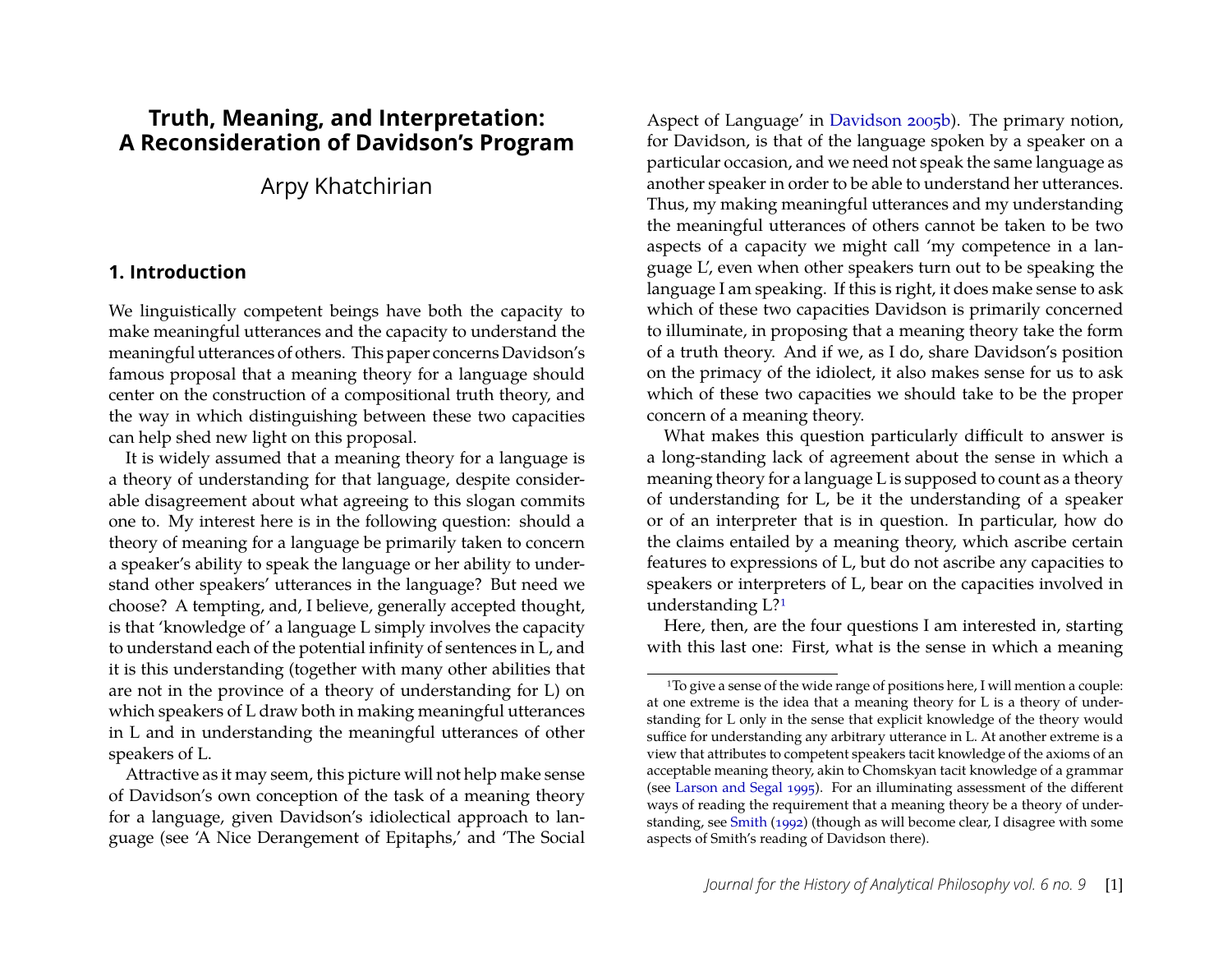theory for L is a theory of understanding for L? Second, where L is the language spoken by a given speaker on a particular occasion, is a meaning theory for L a theory of the speaker's understanding of her own language, or is it a theory of an interpreter's ability to understand the speaker's utterances? Third, can a truth theory for L be said to be a meaning theory for L, and if not, what role should a truth theory be taken to play in a meaning theory? And since my interest here is in making sense of Davidson's own motivation for a truth-conditional approach to meaning theories, and I see this as bound up with his conception of a meaning theory as a theory of understanding, my fourth question is what we should take Davidson's answers to the first three questions to be.

Here are the answers I want to motivate in this paper. First, and with nuances to be introduced in due course, a meaning theory for L is a theory of understanding for L at least in the sense that its main explanandum is a competent user's knowledge of certain semantic facts about sentences of L, where this knowledge is taken to be constitutive of understanding L, and where the meaning theory aims to explain this knowledge as having a compositional basis. My assumption here is that understanding L involves explicit—or, available to consciousness—propositional knowledge of certain semantic facts about sentences of L. This leaves it open whether, and the sense in which, a speaker should be attributed knowledge of the axioms of an acceptable meaning theory for her language.<sup>[2](#page-2-0)</sup>

Second, where L is the language spoken by a given speaker on a particular occasion, a meaning theory for L is, in the first instance, a theory of the speaker's understanding of her own idiolect, rather than of an interpreter's ability to understand the speaker's utterances. Third, a suitable truth theory for L should itself be taken to be a meaning theory for L, rather than a component of a meaning theory, or something to which a meaning theory makes reference. Putting these three claims together: in proposing that a meaning theory is to take the form of a truth theory, we are proposing to explain a speaker's knowledge of her own language as partly consisting in knowledge of the truth conditions of her sentences. We are not proposing to explain an interpreter's ability to understand the speaker's utterances as partly consisting in his knowledge of the truth conditions of the speaker's sentences (note that this does not involve denying that an interpreter who understands the speaker's utterances has knowledge of their truth conditions).

Finally, and despite evidence that might appear to suggest otherwise, I believe that we have good reasons to think that Davidson would ultimately agree with these answers. My reading provides a plausible motivation for Davidson's proposal to use truth theories as meaning theories, where other interpretations have failed to do so, and it makes sense of otherwise puzzling features of his approach.

<span id="page-2-0"></span><sup>2</sup>Thus, my claim should be distinguished from the kind of 'cognitivism' defended by, among others, [Larson and Segal](#page-20-0) [\(1995\)](#page-20-0), [Evans](#page-19-1) [\(1981\)](#page-19-1), and [Davies](#page-19-2) [\(1987\)](#page-19-2), who all attribute to a speaker tacit knowledge of the axioms of an acceptable meaning theory and undertake an account of tacit knowledge on which this attribution is explanatorily significant. My claim concerns, not the axioms of a meaning theory, but some of its theorems at the level of sentences, and it attributes to a speaker explicit propositional knowledge of these theorems. I should also mention [Higginbotham](#page-20-2) [\(1989\)](#page-20-2), who takes (as I do) a speaker's idiolect to be the primary object of study, and who thinks of a truth theory for a speaker's language as at least part of an account of the

speaker's knowledge of her language. Despite these parallels, there are striking differences between our approaches. For the sake of brevity, I will only mention one fundamental difference between our conceptions of the nature and role of knowledge of truth conditions: for Higginbotham, a speaker's knowledge of such facts as that 'Snow is white' is true in her language if and only if snow is white does not amount to much—it is knowledge that the speaker can have even if she lacks knowledge of what 'snow' and 'white' mean. [Higginbotham](#page-20-3) [\(1992\)](#page-20-3) seems to replace the idiolect with the communal language as object of study, and he goes on to explains a speaker's knowledge of the language as consisting in her knowledge, not of truth conditions, but rather, of what she and others are expected to know about truth and reference simply by virtue of being competent users of the language.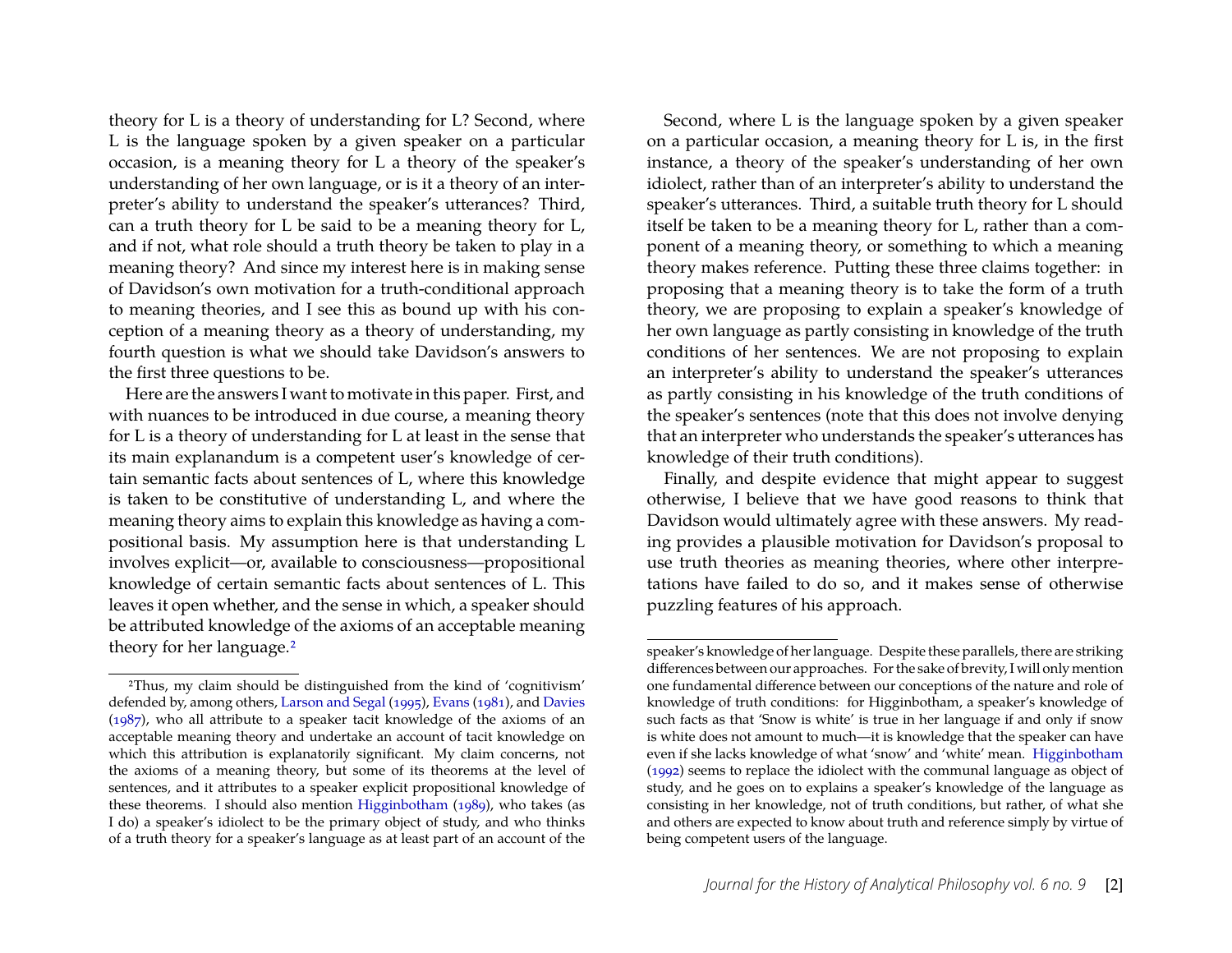I want to motivate the joint plausibility of these four claims by arguing for the demise of a very different and widely shared conception of the task of a meaning theory for a language L, and of a corresponding reading of Davidson. On this reading, the main task Davidson assigns a meaning theory for L is simply that of specifying the content of knowledge that would suffice to interpret any arbitrary utterance in L. I will argue that this reading fails to provide any plausible justification for the proposal to use truth theories as meaning theories. Thus, I agree with [Soames](#page-20-4) [\(2008\)](#page-20-4) that, on the prevalent interpretation of Davidson's goals, his project is hopeless. But I will argue that the moral should be, not that Davidson's project is indeed hopeless, but that we have misunderstood, and that Davidson himself has at times misconstrued, the motivation for a truth-conditional approach to meaning.

Here is the structure of the rest of the paper. In Section [2,](#page-3-0) I argue that, in asking 'What knowledge would suffice for interpretation?', we have been asking the wrong question. In particular, I focus on Ernest Lepore and Kirk Ludwig's proposed improvement on Davidson's account: their proposal to think of a meaning theory for a language L as an explicit statement of what we could know, *about* a compositional truth theory for L, that would put us in a position to interpret any utterance in L. I argue that despite its ingenuity, this proposal ultimately fails to sufficiently motivate a truth-conditional approach. In Section [3,](#page-12-0) I sketch a different conception of the goal of a meaning theory, and of the way in which a truth theory is supposed to serve as one, and I explain why it is immune to the difficulties plaguing the approach examined in Section [2.](#page-3-0) My proposal is that using a truth theory as a meaning theory involves explaining a speaker's knowledge of her language in terms of her knowledge of the truth conditions of her sentences. It does not involve giving an account of what knowledge could put us in a position to interpret utterances in the language. Here are some virtues of my proposal, that the justificatory attempts examined in Section [2](#page-3-0) do not possess: (a) it gives substance to the conception of a meaning theory as a theory of understanding, (b) it has an attractive simplicity, and (c) it helps explain, rather than relying on, the oft-invoked distinction between what a truth theory says and what it shows. Of course, these virtues would have been earned only if we can motivate the assumption that a speaker's understanding of her language involves her knowledge of the truth conditions of her sentences. But as we will see, Lepore himself, among others, has done much to reveal the crucial role of knowledge of truth conditions in communication. Finally, I argue that the roots of my proposal can be found in Davidson's own writings, and I explain away apparent evidence to the contrary.

#### <span id="page-3-0"></span>**2. We Have Been Asking the Wrong Question**

#### **2.1. The problem of interpretation**

Davidson typically presents his proposal concerning the form to be taken by a meaning theory as an answer to a certain problem about interpretation. 'Radical Interpretation,' most notably, begins with the following queries:

Kurt utters the words 'Es regnet' and under the right conditions, we know that he has said that it is raining. Having identified his utterance as intentional and linguistic, we are able to go on to interpret his words: we can say what his words, on that occasion, meant. What could we know that would enable us to do this? [\(Davidson](#page-19-3) [1984,](#page-19-3) 125)

Davidson then goes on to generalize these questions, asking, 'What knowledge would serve for interpretation?' [\(1984,](#page-19-3) 126). The answer he goes on to give is that knowledge of an appropriately constrained Tarski-style truth theory would do the job. This, I think, is a perfectly plausible answer to the question Davidson asks, if only because there are many ways in which a theory could play a role in interpretation. However, as we will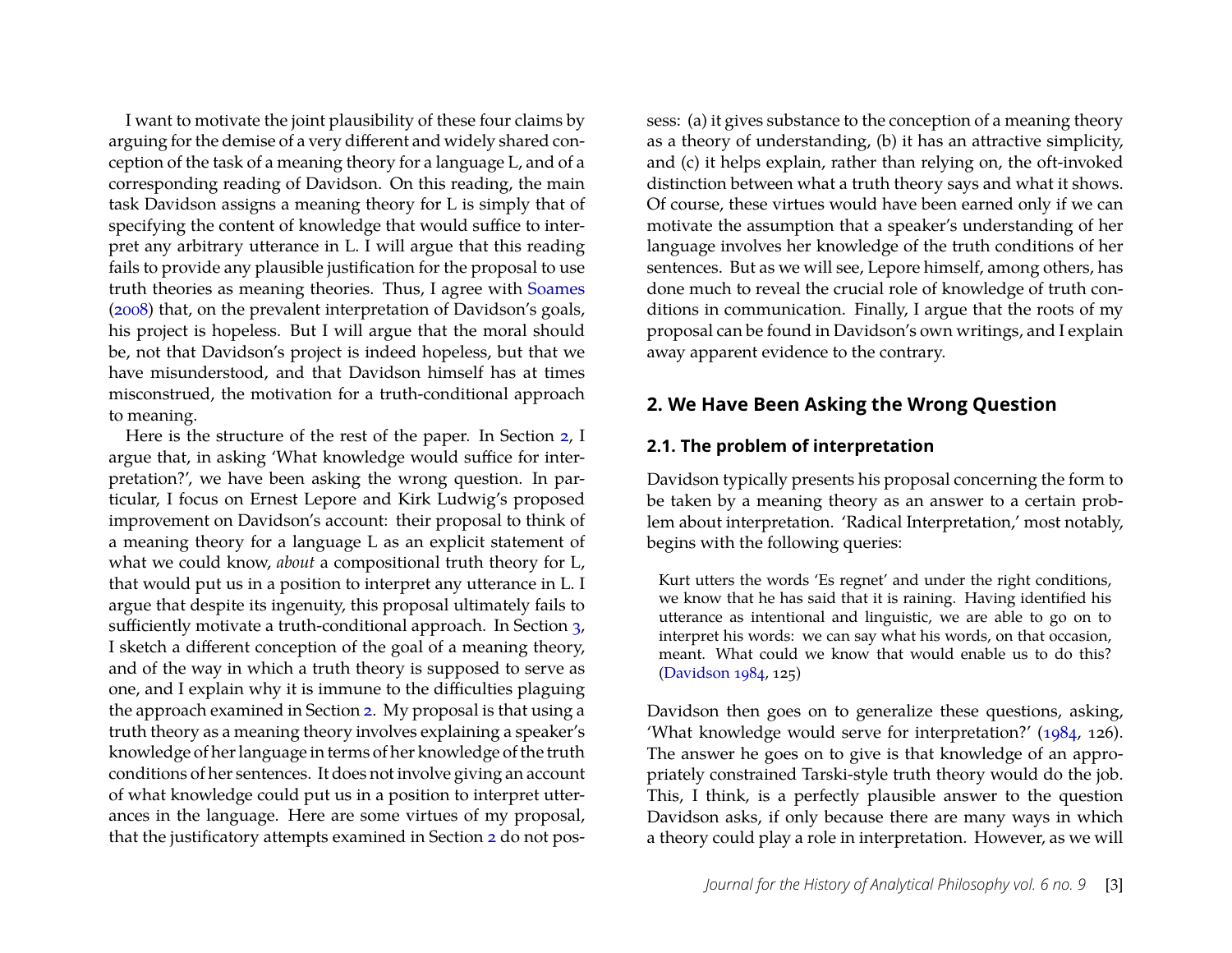see, neither the answer, nor the question, helps shed light on the motivation for using truth theories as meaning theories.

First, let me briefly introduce some terminology and further clarify the problem Davidson sets out to solve in such papers as 'Truth and Meaning' and 'Radical Interpretation' [\(Davidson](#page-19-3) [1984\)](#page-19-3). A Tarski-style truth theory for a language L is a theory modeled after Tarski's proposed definitions of truth for particular languages (see [Tarski 1944,](#page-20-5) [1956\)](#page-20-6). For our purposes, we can think of such a definition as a system of axioms that finitely and recursively generates, for each sentence of L, a theorem of the form:

(T)  $\langle s \text{ is true in } L \text{ if and only if } p \rangle$ 

where what is to be substituted for '*s*' is a quotation-name of this sentence in the metalanguage (i.e., the language of the theory), what replaces 'p' is a sentence of the metalanguage, and 'if and only if' is the material biconditional. Following common usage, I will call these sentences 'T-sentences', or 'T-theorems'.

Here are two fairly uncontroversial assumptions I will be making. First, I take the claim that a speaker has, on any given occasion, linguistic abilities spanning infinitely many sentences to be built into Davidson's way of spelling out the 'problem' of interpretation, rather than invoked to explain the possibility of interpretation.[3](#page-4-0) Second, in asking what knowledge would enable us to interpret any utterance in a given language, Davidson is assuming that there is a core component of the significance of an utterance that derives from a compositional account of the language as a whole [\(Davidson 1984,](#page-19-3) 53). What he is asking is, 'What could we know that would put us in a position to determine the literal meaning of each utterance in the language spoken by a speaker on a particular occasion?', for some suitable notion of literal meaning.[4](#page-4-1) While he often uses the term 'interpretation' in the broader sense of interpreting a speaker (which involves attributing content to his attitudes), I will here be mostly be concerned with his notion of 'interpreting an utterance' in the sense of understanding, or determining, its literal meaning.<sup>[5](#page-4-2)</sup>

What, then, is Davidson's answer to the problem of interpretation? Since it involves an appeal to truth theories, it is natural to suppose that this answer is, simply, that knowledge of an acceptable truth theory for a speaker's language would suffice for grasping the literal meaning of the speaker's utterances. Indeed, this is precisely what Davidson seems to proposing, not just in his early writings, but later on:

[A truth theory] gives the substance of what a knowledgeable interpreter knows which enables him to grasp the meaning of the speaker's utterances. [\(Davidson 2005a,](#page-19-5) 52)

A theory of truth for a speaker is a theory of meaning in this sense, that explicit knowledge of the theory would suffice for understanding the utterances of that speaker. [\(Davidson 2005a,](#page-19-5) 53)

Of course, it is knowledge of an *acceptable* truth theory that is in question here. What is the relevant notion of acceptability? Acceptability for Tarski was a matter of satisfying his famous Convention T. To satisfy Convention T, a recursive definition of 'is true-in-L' for language L is to entail, for each sentence of L, a T-theorem, where '*s*' is replaced by a structural description of the sentence, and '*p*' is replaced by the sentence itself (if the metalanguage contains L), or by an appropriate translation of this sentence in the metalanguage.

Tarski's goal was to ensure that for each language L, his predicate 'is-true-in-L' picks out all and only the true sentences of L. Davidson, by contrast, wants to put recursive characterizations of truth to use as meaning theories. But this does not mean

<span id="page-4-0"></span><sup>3</sup>[Davidson](#page-19-4) [\(1999\)](#page-19-4) directly supports this reading.

<span id="page-4-1"></span><sup>4</sup>On Davidson's idiolectical conception of a language, the 'literal meaning'

of a sentence as uttered on a particular occasion need not correspond to any conventionally determined meaning.

<span id="page-4-2"></span><sup>5</sup>Of course, this is not meant to deny that interpreting an utterance, in the sense I am interested in here, usually involves interpreting a speaker.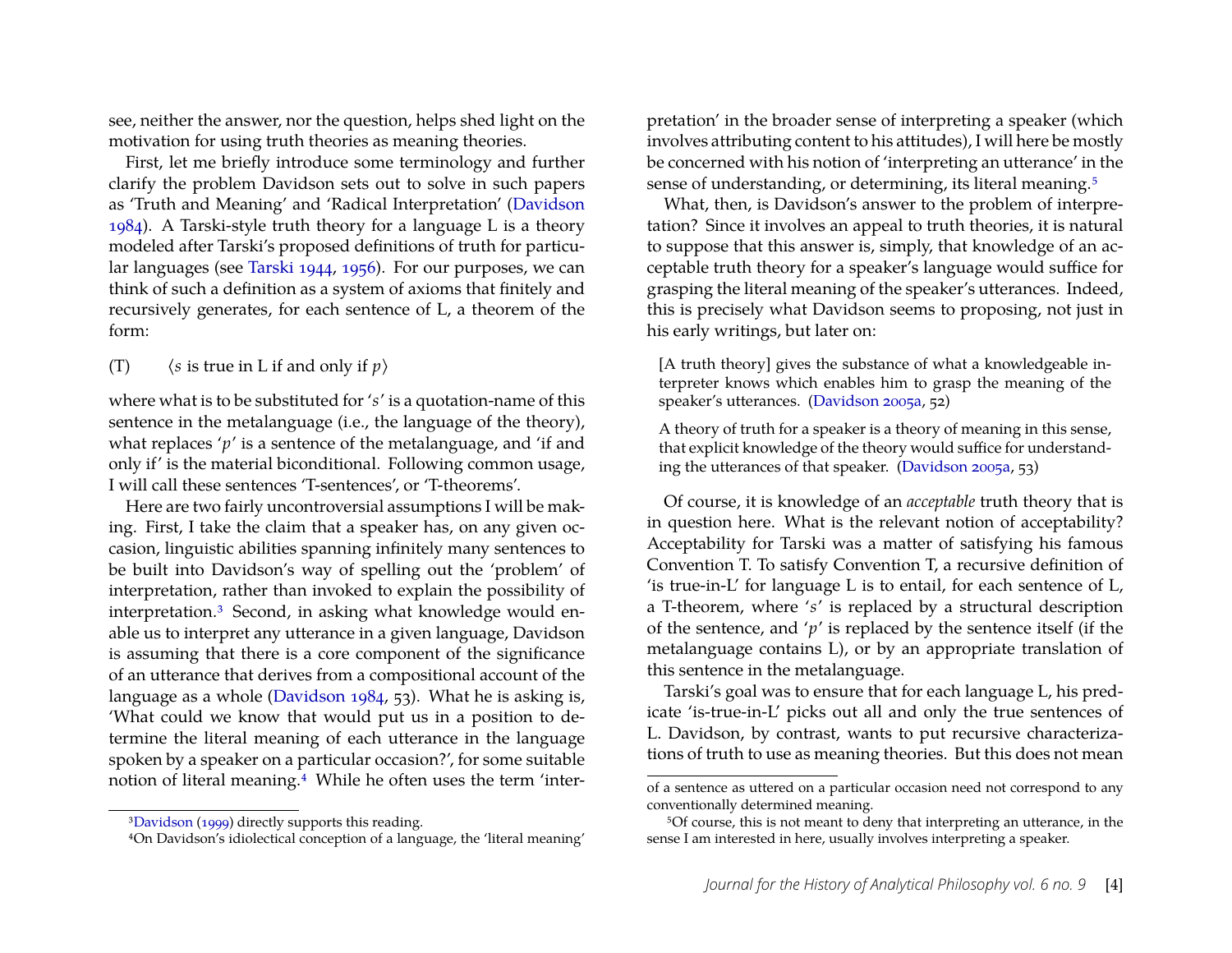that Convention T is irrelevant to Davidson's own goals, even if Davidson wants to spell out the empirical constraints on an acceptable truth theory without relying, as Tarski does, on an *unexplained* notion of translation (see [Davidson](#page-19-3) [1984,](#page-19-3) 172–73). So when Davidson claims that explicit knowledge of an acceptable truth theory would suffice for understanding a speaker's utterances, we can take him to be claiming that explicit knowledge of a *translational* truth theory would suffice for understanding (where a truth theory is translational if it satisfies Convention T).

But as Davidson himself acknowledges in some of his more guarded moments, knowledge of what is stated by a translational truth theory for L is simply not sufficient for grasping the literal meaning of any arbitrary utterance in L. One reason for this is that we can know what is stated by a translational truth theory without knowing that our knowledge is stated by such a theory[.6](#page-5-0) Unsurprisingly, then, Davidson ends up accepting Foster's [\(1976\)](#page-19-6) appraisal of the situation: though knowledge of the facts entailed by a translational truth theory for L would not suffice for interpreting utterances in L, knowledge of these facts, together with knowledge that these facts are entailed by such a theory, would suffice for interpreting any arbitrary utterance in L.

#### **2.2. Instrumentalism**

If this is Davidson's answer to the question 'What knowledge would suffice for interpretation?', we can plausibly agree with it (though see [Soames 2008](#page-20-4) for doubts about this). What is not clear, however, is why a truth theory, or the notion of truth itself, is really needed here. Indeed, a number of philosophers have argued that the work done by a truth theory in enabling us to interpret a speaker's utterances can be carried out whether or not we take its predicate 'is true' to express any particular notion of truth. For instance, [Williams](#page-20-7) [\(1999\)](#page-20-7) argues that using a truth theory as a meaning theory for L does not involve explaining meaning facts as consisting in facts about truth conditions. As Williams sees it, a meaning theory is just a 'recursive device for specifying the meaning of every sentence of a given language' [\(Williams 1999,](#page-20-7) 553). But why should such a 'device' involve the construction of a truth theory? This question is made all the more urgent by the observation that for any language like ours, a recursive truth theory is simply not an easy thing to construct! Williams answers this question along familiar lines:

In specifying the meaning of sentences of another speaker's language, we associate his sentences with sentences of our own. In doing so, we make use of the truth predicate, which is what lends color to the idea that Davidson explains meaning in terms of truthconditions. But the use of 'true' in a Davidsonian meaning specification for a particular speaker is expressive, not explanatory. He eschews 'means that' [in target theorems of the form  $\zeta$  means in L that  $p$ )] in favor of the material biconditional . . . To replace 'means that' with a sentential connective, we need a sentence on the left side ... This is precisely what 'true' allows us to form. [\(Williams](#page-20-7) [1999,](#page-20-7) 557)

On this picture, a truth theory for L serves as a meaning theory for L only insofar as it recursively generates theorems in which sentences of L are paired with metalanguage sentences that can be used to 'interpret them' (in some appropriate sense). And just as the truth theory is a recursive device for pairing sentences of L with metalanguage sentences in use, its truth predicate is a syntactic device that enables us to generate such pairings. But it seems, then, that 'is true' can play its role as such a device regardless of what it is taken to mean, and arguably, regardless of whether it is taken to mean anything at all. If our goal is simply that of pairing sentences of L with interpretations, the only crucial constraint on our interpretation of 'is true' seems to be

<span id="page-5-0"></span><sup>&</sup>lt;sup>6</sup>As Davidson ends up conceding to John Foster, even when an interpreter 'has a theory that satisfies Convention T, nothing in the theory itself tells him this' [\(Davidson 1984,](#page-19-3) 173).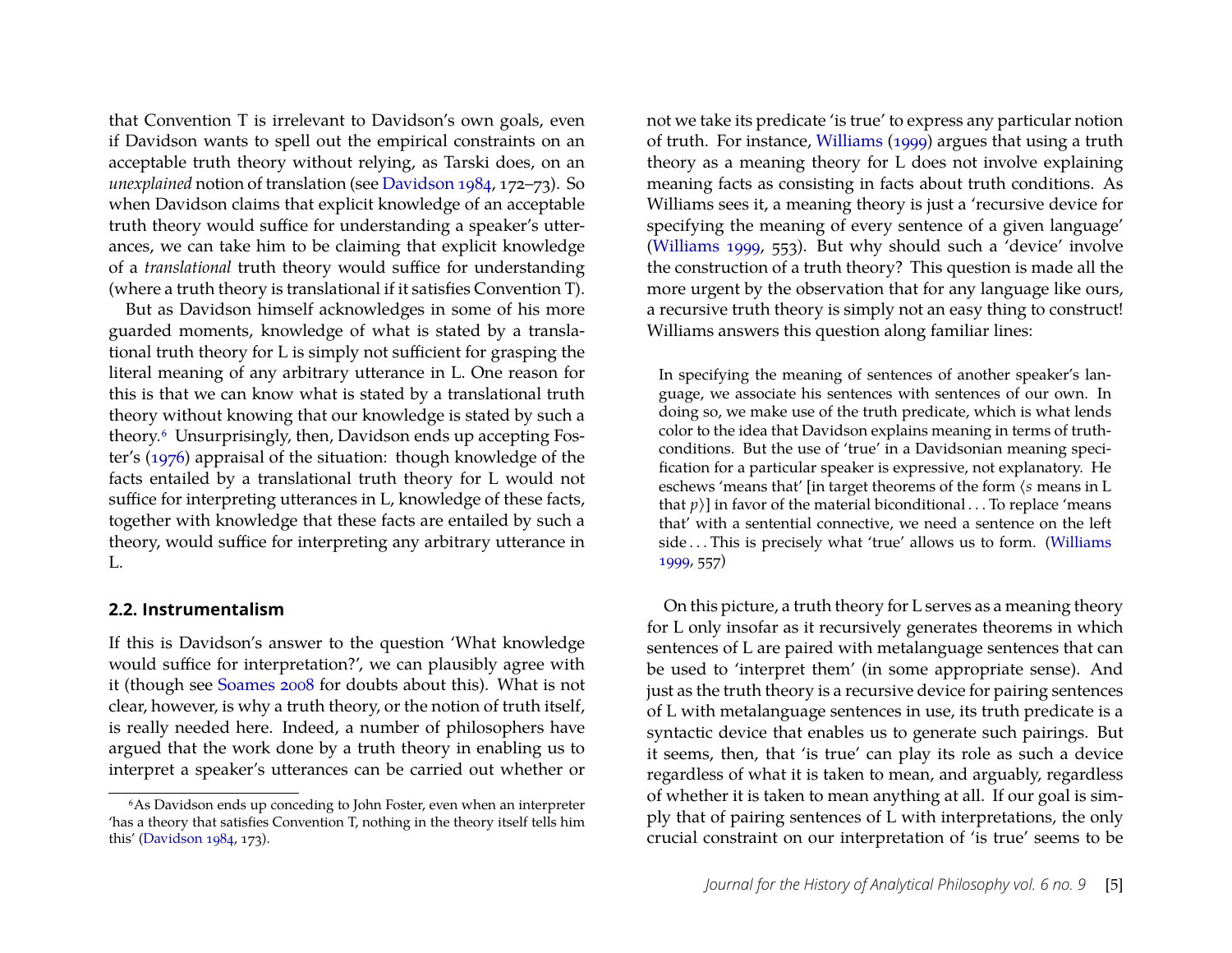that it be construed as of the right syntactic type<sup>7</sup>—substituting it for '. . . ' should turn the following string of symbols into a sentence:

(\*) 'La neige est blanche' . . . if and only if snow is white.

Is there any reason at all why the device used to effect such pairings of object-language sentences with their interpretations should express a notion—or, any particular notion—of truth?

#### **2.3. Truth theories in radical interpretation**

At this point, it may look like we have overlooked one crucial piece of the puzzle, namely, the constraints governing the construction of a truth theory in radical interpretation. It may be the very nature of these constraints that impose further demands on the truth predicate beyond that of recursively generating pairings of object-language sentences with metalanguage sentences in use.

Indeed, Davidson himself cites the empirical character of truth theories in explaining why his approach assigns truth a crucial explanatory role. Consider the following passage:

A theory of truth, viewed as an empirical theory, is tested by its relevant consequences, and these are the T-sentences entailed by the theory. A T-sentence says of a particular speaker that, every time he utters a given sentence, the utterance will be true if and only if certain conditions are satisfied. T-sentences thus have the form and function of natural laws; they are universally quantified biconditionals, and as such are understood to apply counterfactually and to be confirmed by their instances. Thus, a theory of truth is a theory for describing, explaining, understanding, and predicting a basic aspect of verbal behavior. Since the concept of truth is central

to the theory, we are justified in saying that truth is a crucially important explanatory concept. [\(Davidson 2005a,](#page-19-5) 54)

This passage clearly does not sit well with Williams's depiction of 'true' as simply a device for pairing sentences with interpretations. As Davidson sees it, it is our grasp of truth, a concept applicable to our own sentences as well as the sentences of others, that we bring to the task of constructing and testing a truth theory for the language of another speaker.

But is this right? Is the way a truth theory is 'tested' in radical interpretation a matter of directly confirming the truth of its T-sentences (construed as generalizations about the conditions under which utterances of particular sentences are, or would be, true)? More generally, do the constraints governing the construction of a truth theory in radical interpretation depend, for their intelligibility, on any particular way of understanding its truth predicate?

There are three constraints we need to make sense of. The first constraint is that of identifying logical form in the speaker's sentences. This, for Davidson, will involve imposing our logic onto the language we are trying to interpret, where this is assumed to be first order logic. The second constraint is that we maximize truth in the beliefs attributed to the speaker—or, maximize agreement between the speaker and ourselves. And finally, a constraint the importance of which Davidson clearly emphasizes in his later writings, is that we take the speaker's utterances, in certain basic cases, to be about and true of the very features of the environment that cause them.

Williams argues that none of these constraints makes any explanatory demands on the notion of truth. If this is right, it would make it sufficiently plausible that the methodology of radical interpretation is not tied to any particular way of understanding the truth predicate employed by a Davidsonian truth theory. Williams's discussion of the first two constraints seems to me to be largely on point, so I will be pretty brief here. While

<span id="page-6-0"></span><sup>7</sup>Of course, Williams might disagree with this assessment, since he describes 'is true' as playing an expressive—albeit not explanatory—role in a Davidsonian semantics, and this would seem to require more than its being of the right syntactic type. But as far as I can tell, Williams does not explain why (or what) more is required of this predicate.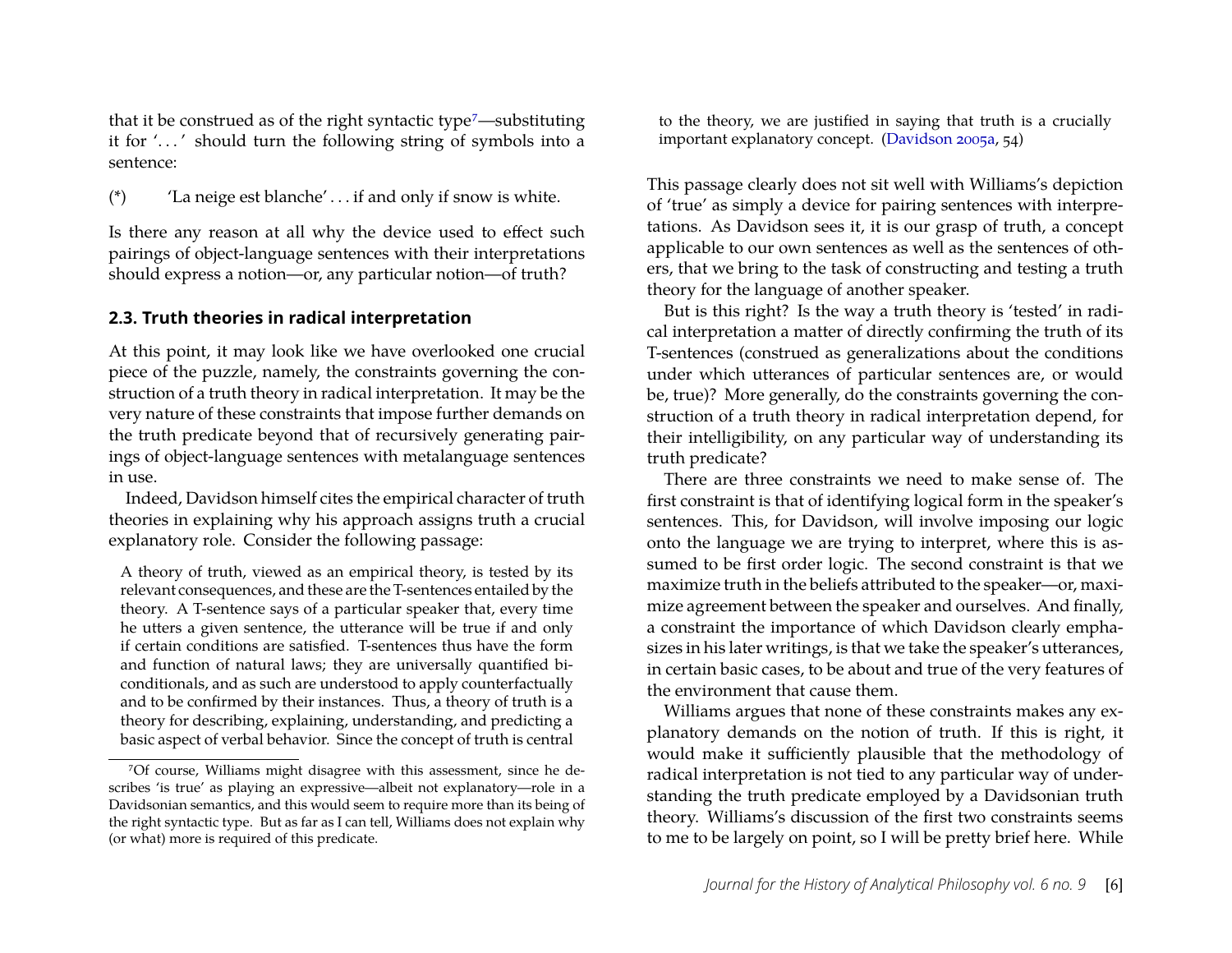I also think that he draws the right conclusion about the third constraint, this will require a bit more discussion to convince.

If Davidson is right, the need to read our logic into the speaker's language depends on assuming overall logical consistency on her part. But does it draw on any particular way of understanding truth? As Williams explains, privileging first-order logic 'does not... require that we build our logical preferences into our concept of truth' [\(Williams](#page-20-7) [1999,](#page-20-7) 560). I would add that reading first-order logic into the speaker's language does not depend on any particular way of interpreting the predicate 'is true' employed in our truth theory for her language. What forces firstorder logic into the language are the formal constraints imposed by the construction of a Tarskian truth theory, rather than any particular way of understanding its truth locution.

How about the need to maximize truth in the speaker's beliefs? Williams argues that despite appearances, the operative principle here is really that of agreement maximization, and therefore, not one that makes any explanatory demands on truth, since it need not even mention truth. But I think a stronger point can be made here. For whether we spell out the relevant principle in terms of agreement maximization or truth maximization is irrelevant: on either construal, it is easy to see there are no explanatory demands on truth. Spelled out in terms of agreement maximization, the principle involves attributing to the speaker beliefs that agree with ours, i.e., attributing to the speaker the belief that *p* only if we ourselves believe that *p*. Spelled out in terms of truth maximization, the principle involves attributing, for the most part, true beliefs to the speaker. But this is a matter of attributing to the speaker the belief that *p* only if *p*, so talk of truth is only playing a generalizing role here.<sup>[8](#page-7-0)</sup>

Let us move on to the third constraint, that of taking a speaker's utterances, in certain basic cases, to be about and true of their mutually salient causes in our shared environment. This principle helps generate hypotheses about the interpretation of so-called 'observation sentences' in the speaker's idiolect—sentences the speaker's holding-true of which (or, assent to which) seems to systematically vary with mutually salient changes in our environment. As Davidson sees it, it is here, in the early stages of theory construction, that truth emerges as a crucial explanatory primitive. Contrasting his distal approach to the interpretation of observation sentences with Quine's proximal approach, Davidson assimilates the difference between the two to 'the opposition between a theory of meaning that makes evidence primary, and a theory of meaning that makes truth primary' ('Meaning, Truth, and Evidence,' [Davidson 2005b,](#page-19-0) 58).

But what exactly is the difference between the proximal approach and the distal approach? Why favor the distal approach over the proximal, and what does this have to do with the significance accorded to truth? Here is how Davidson spells out the difference between the two approaches:

On the proximal theory,  $\ldots$  [observation] sentences have the same meaning if they have the same stimulus meaning—if the same patterns of stimulation prompt assent and dissent . . . The distal theory, on the other hand, depends primarily on shared causes which are salient for speaker and interpreter, learner and teacher. Meanings are shared when identical events, objects or situations cause or would cause assent and dissent. As a radical interpreter I correlate verbal responses of a speaker with changes in the environment. Inferring a causal relation, I then translate those verbal responses with a sentence of my own that the same changes in the environ-ment cause me to accept or reject. [\(Davidson 2005b,](#page-19-0) 54)

Note that the notion of truth does not explicitly figure in this summary of the contrast between the two approaches. The main difference is that what is taken to matter in interpretation is, in the one case, the matching of sentences alike in stimulus meanings

<span id="page-7-0"></span><sup>8</sup>Of course, there are infinitely many sentences or beliefs to account for, and some beliefs count for more than others, which is why Davidson goes on to replace the notion of agreement 'maximization' with that of agreement 'optimization' (I thank an anonymous referee for this observation; see 'Truth and Talk,' [Davidson 1984,](#page-19-3) 169.) This, however, does not affect the main point here.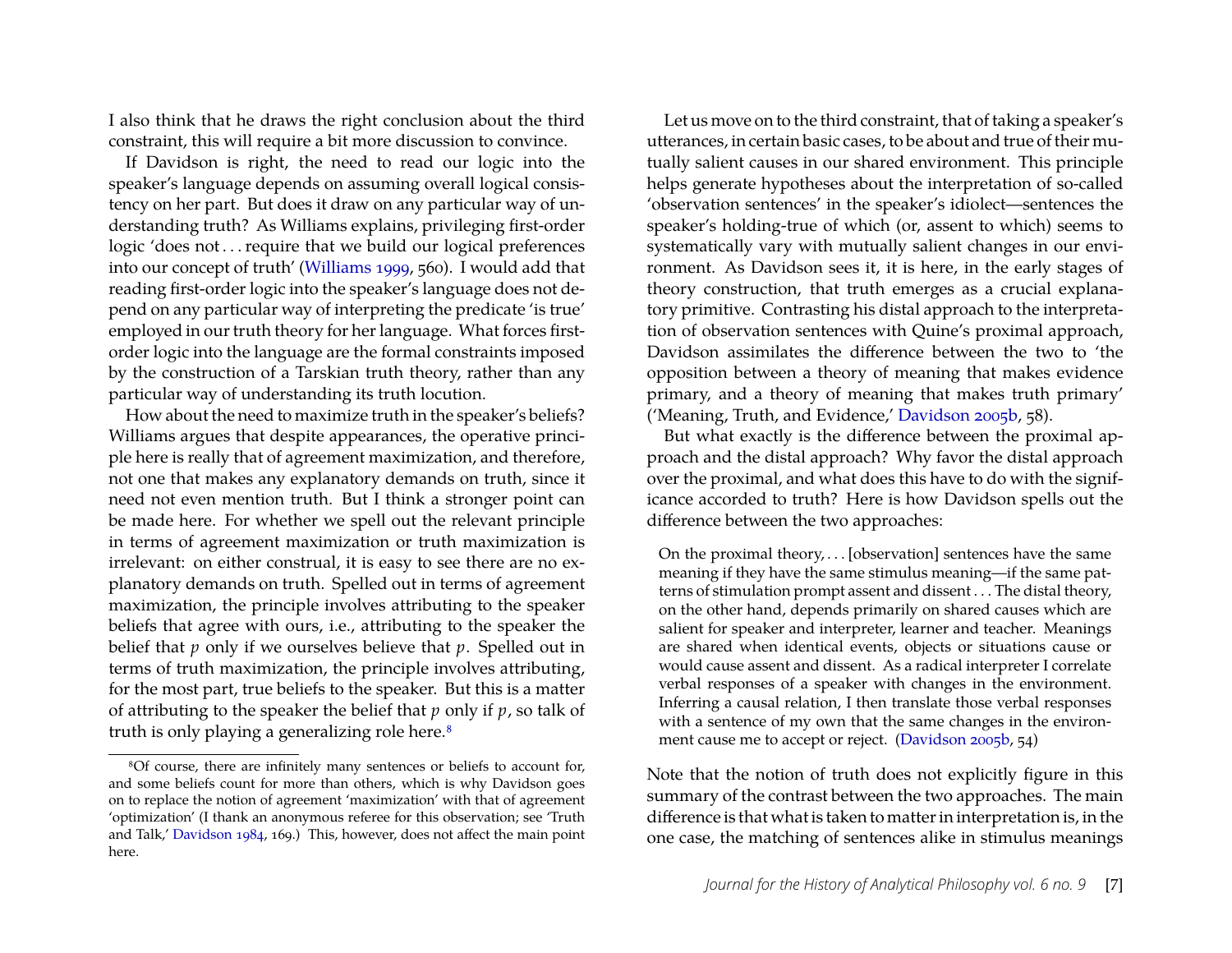(where stimuli are construed as proximal), and in the other case, the matching of sentences our assent to which is caused by the same mutually salient conditions in the environment.

But as Davidson further explains, the reason why we should favor a distal approach is that tying the meaning of observation sentences to their proximal causes cannot make sense of what it would take for such sentences to be true. To see this, suppose we follow Quine and tie the meaning of an observation sentence to its proximal causes. How should we think of truth for such a sentence? Should we tie truth to proximal causes, or should we tie it to salient features of the environment? Choosing the first option involves taking the truth of a speaker's observation sentence to be a matter of how things are with her proximal stimulations, rather than with the shared external world she appears to be talking about. But this unacceptable, not just because it deprives the truth of our sentences of any connection to the shared environment we take ourselves to be thinking and talking about, but also, because it severs the connection between interpersonal sameness of meaning and sameness of truth conditions. This is why Quine himself chooses the second option, and ties the truth of observation sentences to how things are with the 'real external objects' [\(Quine](#page-20-8) [1981,](#page-20-8) 181) that impinge on the speaker's nerve endings. But as Davidson observes, this option is equally problematic if meaning remains tied to proximal causes, since it leaves open the possibility of attributing global error to a speaker's basic beliefs about her perceptual environment.

The upshot is that the proximal approach to meaning leaves us with no plausible conception of truth—in Davidson's words, it is an approach on which meaning or translation is 'in danger of losing track of truth' ('Pursuit of the Concept of Truth,' [Davidson 2005b,](#page-19-0) 78). This is what motivates Davidson's distal approach and helps explains why he describes this approach as one that 'makes truth primary.' But on closer look, it is not at all clear that the distal approach's ability to yield a notion of meaning that keeps track of truth itself makes any explanatory

demands on truth. From a perspective that takes translation to be the relevant task, our goal, in adopting a distal approach, is to yield a notion of translation that allows for truth to be preserved by translation. But this is a goal we can meet whether or not we think of truth as intelligible prior to translation, and thus whether or not we attribute to the interpreter grasp of a primitive intersubjective notion of truth. We could adopt a distal approach to the translation of observation sentences in terms of mutually salient causes of our utterances of such sentences. Once translation is under way, we could then secure the soughtfor connection between meaning and truth by defining truth for the languages of others in such a way that it is preserved by translation.<sup>9</sup>

The conclusion of this section is that the important advantages of Davidson's distal approach to the interpretation of observation sentences over Quine's proximal approach need not be spelled out as differences in their conceptions of truth, or in any explanatory demands imposed on this notion. If this is right, the methodology of radical interpretation does not help explain Davidson's need for a substantive, explanatory notion of truth.<sup>[10](#page-8-1)</sup>

<span id="page-8-0"></span><sup>9</sup>In other words, the connection between translation and truth can be secured whether we invoke an interpersonal notion of truth to constrain translation, or appeal to an independently intelligible notion of translation to constrain our definitions of truth for the languages of others.

<span id="page-8-1"></span><sup>10</sup>[Ramberg](#page-20-9) [\(1989\)](#page-20-9) would strongly disagree with this assessment. He argues that underplaying the differences between radical interpretation and radical translation only serves to obscures crucial advantages of Davidson's truthcentered approach over Quine's. I cannot do justice to Ramberg's intricate argument here, but I do hope that the following brief remarks will give a sense of where I think it falls short. As Ramberg sees it, one crucial advantage of Davidsonian radical interpretation over Quinean translation is that it avoids the threat of reified meanings. Quinean translation leads to such reification insofar as involves assigning stimulus meanings to a speaker's observation sentences, then finding sentences of ours that have the same, or relevantly similar, stimulus meanings. By contrast, all a radical interpreter needs to do is directly specify the mutually salient conditions that cause the speaker to hold a sentence true. On the assumption that these are conditions under which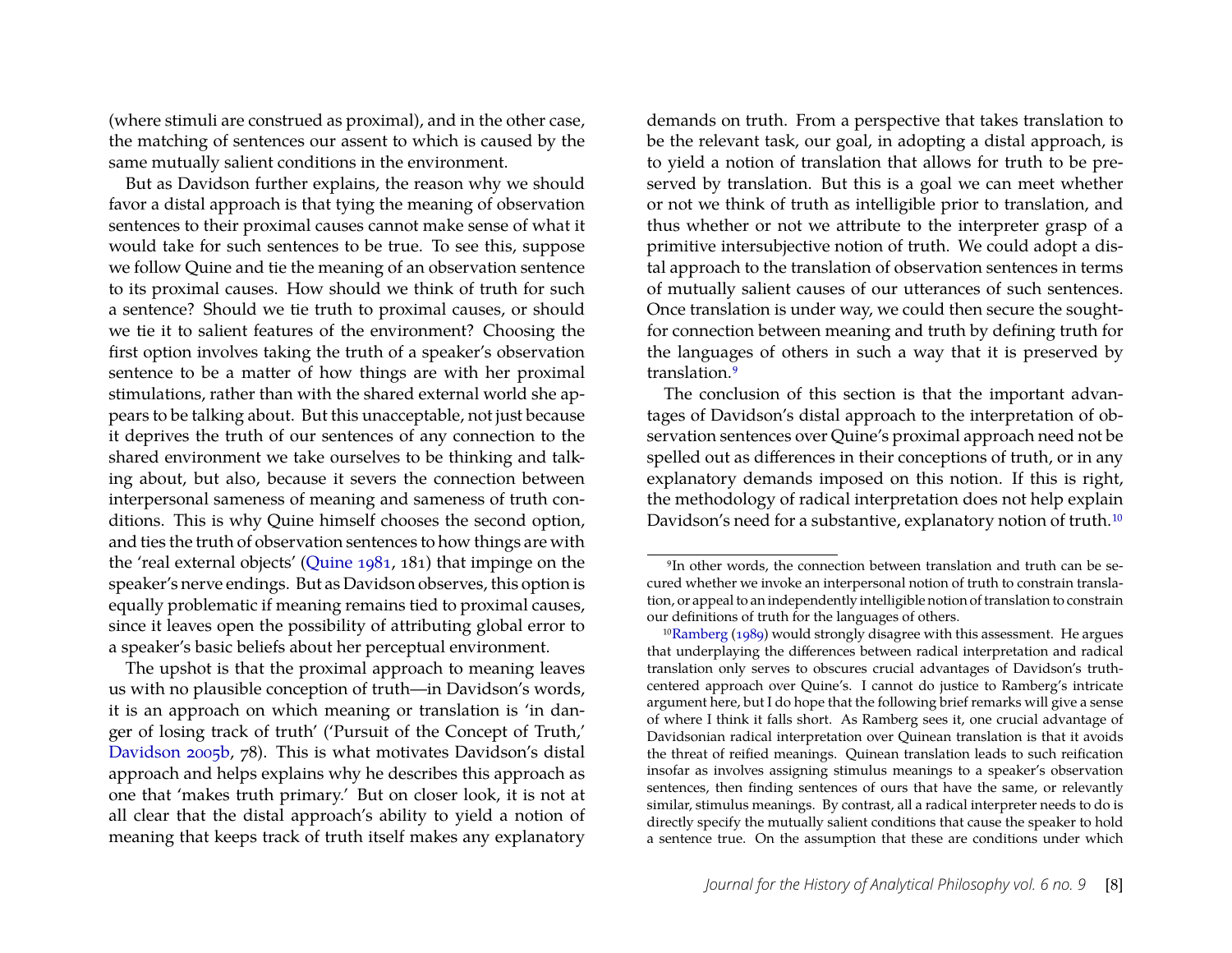This brings us back to Williams's conception of the role of the truth predicate in a Davidsonian truth theory as simply that of a syntactic device for pairing object-language sentences with metalanguage interpretations. Williams himself does not hesitate to describe a truth theory *as* a meaning theory. After all, a meaning theory is for him just a recursive device for generating pairings of sentences of a language with metalanguage sentences in use that interpret them. But as we have seen, this is not quite how Davidson sees things in 'Radical Interpretation.' A meaning theory as he conceives of it there is not a mere recursive device, if it is that at all. Rather, it states something we could *know* that would suffice for interpretation. Could we reconcile this condition on a meaning theory with the conception of a truth theory as just a recursive device for generating interpretations?

#### **2.4. Lepore and Ludwig's proposal**

This is precisely what Ernest Lepore and Kirk Ludwig seem to be trying to do. They accept Davidson's requirement that a meaning theory for a given language is to spell out the content of knowledge that would suffice for interpreting utterances in it. Only, they argue that Davidson and many of his commentators err in describing the knowledge in question as knowledge of a truth theory, or even, as including knowledge of a truth theory (i.e., of the facts entailed by a truth theory). Their proposal is to think of a meaning theory for L as an explicit statement of what we could know, *about* a compositional truth theory for L, that would put us in a position to interpret any arbitrary utterance in L.

Here is their suggested outline for, as they call it, 'an explicit compositional meaning theory stated in terms of knowledge of an interpretive truth theory':

[1] Every instance of the following schema is true:

For all speakers *X*, times *t*, *s* for *X* at *t* in *L* means that *p* iff it is canonically provable on the basis of the axioms of an interpretive truth theory *T* for *L* that for all speakers *X*, times *t*, *s* for *X* at *t* is true in *L* iff *p*.

- [2]  $\mathcal T$  is an interpretive truth theory for *L* whose axioms are ...
- [3] Axiom . . . of  $\mathcal T$  means that . . .

. . .

Axiom  $\ldots$  of  $\mathcal T$  means that  $\ldots$ 

[4] A canonical proof in  $\mathcal T$  is . . . [\(Lepore and Ludwig 2005,](#page-20-10) 120– 21)

An 'interpretive' truth theory, in Lepore and Ludwig's sense, is a theory whose axioms are interpretive—where, roughly, an axiom is interpretive if it states the semantic contribution of an object-language expression using a metalanguage expression that translates it (see [Lepore and Ludwig 2005,](#page-20-10) 72). The point of the appeal to a canonical proof procedure is to generate Ttheorems that only draw on the content of the axioms, thus guaranteeing interpretiveness at the level of T-theorems.

The goal here is to finitely generate, for each sentence of the object-language, a uniquely identifiable T-sentence, from which a corresponding M-sentence can be derived, where an M-sentence is of the form:

the speaker's sentence is in fact true, the interpreter has thereby produced the truth conditions of the sentence. There is no further task of matching a sentence of hers with these conditions. While I am sympathetic to Ramberg's worries here, I think that this does not quite pin down a crucial advantage of interpretation over translation. The main problem here is that it is not clear that the notion of translation really needs to be explained in terms of the matching of stimulus meanings. More generally, it is not clear that making sense of translation has to involve, as Ramberg puts it, 'reification, thinking of meanings as something to be captured by, by given independently, of the sentences we use' [\(1989,](#page-20-9) 67). Notice also that once we adopt a distal approach, what Ramberg says about interpretation, we could say about translation: in describing the relevant causes of a speaker's holding-true of an observation sentence, we have thereby produced a sentence of ours that translates the speaker's—there's no further task of finding a sentence of ours that matches those conditions.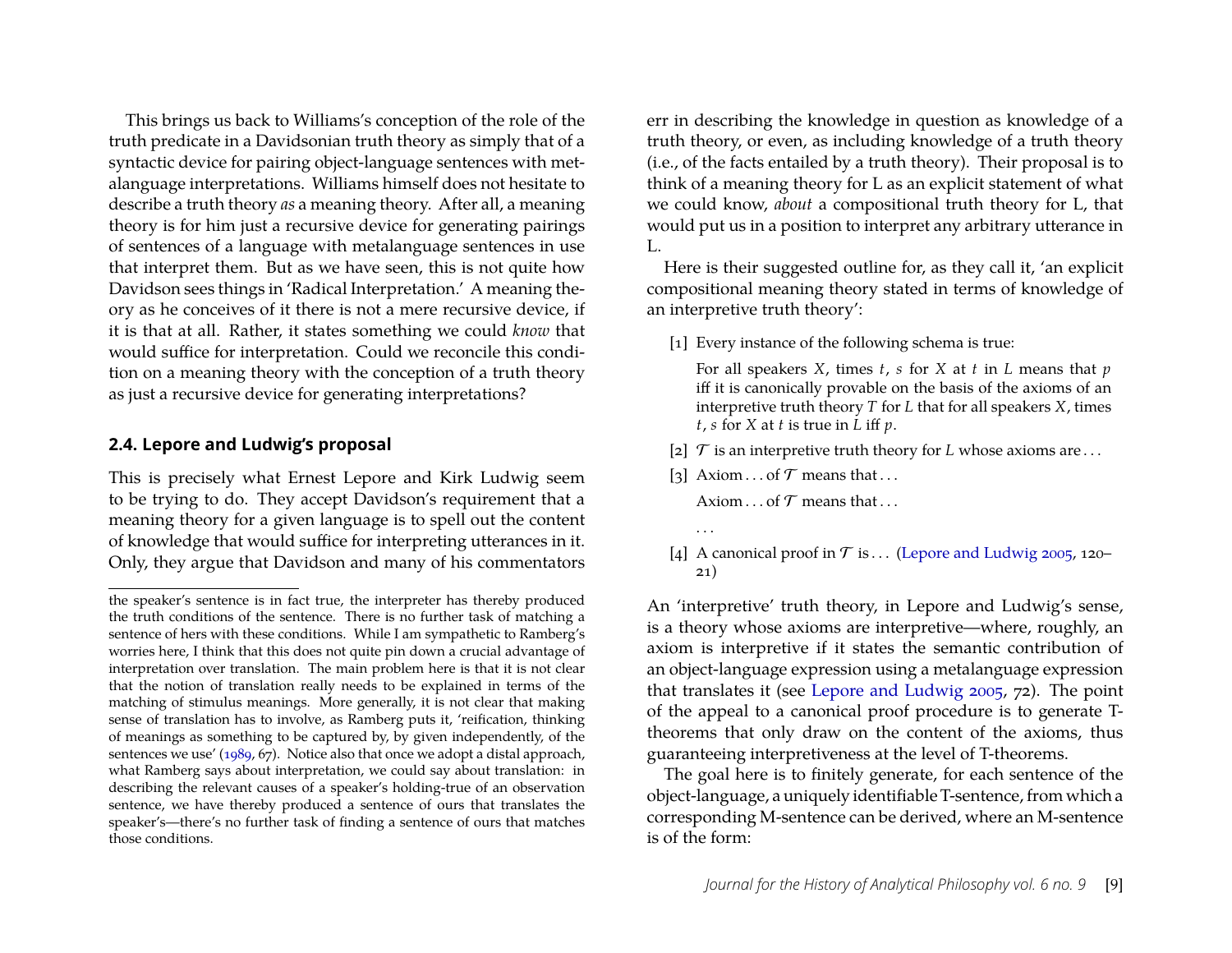(M)  $\langle$  For all speakers *X*, times *t*, *s* (for *X* at *t* in L) means that *p* $\rangle$ (or, simplifying,  $\langle s \text{ in } L \text{ means that } p \rangle$ )

Assuming we can successfully construct truth theories that have the required properties, we can plausibly agree with Lepore and Ludwig that knowledge of the sort of explicit 'meaning theory' they outline here (what I will refer to as an 'LL-theory') would indeed suffice for interpretation. But in what way does this vindicate the pursuit of LL-theories, or explain their significance[?11](#page-10-0)

As Lepore and Ludwig insist, what puts us in a position to understand a language L is not knowledge of any facts entailed by a truth theory for L, but rather, the sort of knowledge they describe, knowledge *about* an interpretive truth theory for L. But what this does not sufficiently explain is why an account of what knowledge could put us in a position to interpret utterances in L should center on the construction of a truth theory. In particular, why should it not center on the construction of a compositional translation theory, whose theorems explicitly pair each sentence of L with a suitable translation in our own language?

#### **2.5. Truth theories versus translation theories**

As is often stressed, knowing what a sentence means goes beyond knowing that it is equivalent in meaning to some other sentence. In the same vein, knowing what is stated by an acceptable translation theory from a language L onto another language

L ′ (that is, a translation theory pairing each sentence of L with a sentence of L') need not, by itself, put us in a position to understand either language. However, when L′ is our own language, knowledge of (what is stated by) an acceptable translation theory from L onto L′ , together with knowledge that L′ is our own language, would put us in a position to understand any arbitrary utterance in L.

But this means that with respect to their ability to state the content of knowledge that would put us in a position to interpret a language L, an interpretive truth theory for L and a translation theory from L into our own language are on a par. Neither sort of theory states facts knowledge of which would suffice for interpreting utterances in L. But as we have seen, knowledge of certain facts about an interpretive truth theory would suffice for interpreting utterances in L, as would knowledge of a translation theory from L into L′ , along with knowledge that L′ is our own language. Of course, there is a difference between a truth theory for L and a translation theory from L into L′ : as Davidson explains [\(1984,](#page-19-3) 129), a translation theory from L into L′ does not work for any interpreter. But why require a theory that would work for any interpreter? This Davidson does not explain.<sup>[12](#page-10-1)</sup>

Thus, if nothing more is said about the work done by a truth theory here, we would have to agree with Scott Soames's skeptical assessment:

The only role played by knowledge of that which is stated by a translational truth theory (with canonical theorems) is that of allowing the agent to identify a unique canonical claim in which *S* is paired with a certain content, which is recognized . . . to be the content expressed by a translation of *S*, and hence by *S* itself. Neither the truth of this canonical claim, nor the fact that it states the truth-conditions of *S*, plays any role in deriving the interpretation of *S*. All it does is supply a translation, which could be supplied

<span id="page-10-0"></span><sup>11</sup>A different kind of attempt to exploit Davidsonian truth theories in the context of theories entailing M-sentences can be found in [Kölbel](#page-20-11) [\(2001\)](#page-20-11). Unlike an LL-theory, a Kölbel-style meaning theory for L itself includes a Davidsonian truth theory—in the sense of entailing everything that a truth theory entails but in addition also entails an M-theorem for each sentence of L. To achieve this result, Kölbel proposes that we simply add to our logic an inference rule that permits us to derive an M-sentence from each canonically derived Tsentence. I do not think that this proposal is more plausible than Lepore and Ludwig's, since Kölbel's inference rule is not valid: it can be used to derive false M-sentences from axioms that are true but not interpretive.

<span id="page-10-1"></span><sup>&</sup>lt;sup>12</sup>My contention is that an adequate explanation would only go to show that what Davidson is really interested in here is the task of capturing a speaker's knowledge of her own language.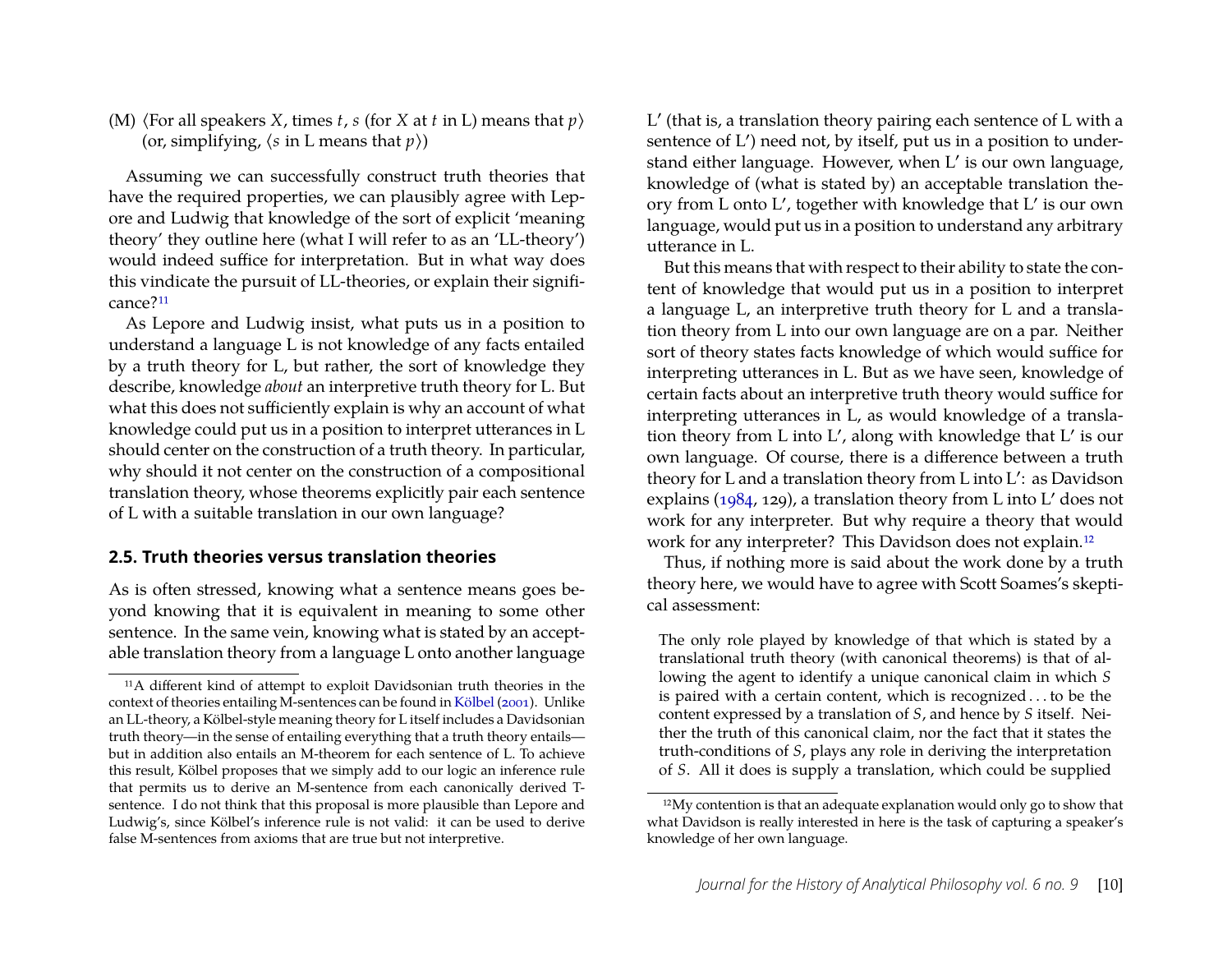just as well in other ways—with or without the notion of truth. [\(Soames 2008,](#page-20-4) 11)

Lepore and Ludwig [\(2011,](#page-20-12) 273) do in fact agree with Soames's claim that a truth theory need not be true, and its predicate 'is true' need not be interpreted as a truth predicate, for the theory to do its work in enabling us to understand sentences of a given language. But despite this, they maintain that an interpretive truth theory does more than indirectly supply translations. What more does it do? More importantly, since a translation theory *directly and explicitly* supplies translations, while a truth theory does so only *implicitly* and *indirectly*, why bother using truth theories? Here is Lepore and Ludwig's answer:

Proofs of the canonical theorems *exhibit* how parts of sentences, in virtue of their meanings, contribute to fixing the truth-conditions of these sentences, by way of using terms the same in meaning. We see exhibited in the proof the semantic structure of the sentence and how it fixes truth-conditions. This is not what the proof says, but it can be culled from the proof. Someone in possession of such a theory and appropriate knowledge of it is in a position to understand the compositional structure of the language. That is more than being able to pair object language sentences with metalanguage ones that translate them. [\(Lepore and Ludwig 2011,](#page-20-12) 273)

So unlike a translation theory, a truth theory for L appears to be playing a dual role here. First, it generates interpretations of utterances of L by indirectly supplying translations of sentences of L onto sentences of the metalanguage. Second, it sheds light on the compositional structure of L by entailing statements of the conditions under which each sentence of L is true on the basis of assumptions governing its structure and the contributions of finitely many parts.

#### **2.6. Response**

I have two points to make in response to this. First, if we accept Lepore and Ludwig's proposal, then it does, after all, matter how

we interpret the truth locution that figures in our truth theory. This does not matter as far as the goal of generating interpretations is concerned. But unless we take 'is true' to express a notion of truth, it is not clear how the truth theory is supposed to shed any light on how the truth conditions of whole sentences depend on features of their parts. Moreover, the T-theorems have to express facts, or*true* claims, about the truth conditions of sentences of the language, in order for their derivability from the axioms to shed light on any of this. It is not clear to what extent Lepore and Ludwig would agree with this. On the one hand, the following passage appears to suggest that they would agree with it:

[A]s Davidson observed, if the theory is true, the predicate has the extension of the truth predicate. And if the predicate is the truth predicate and the axioms meet Convention A and the primitive expressions are not semantically defective, then the theory is true, and we can retrieve more information from the theory than what is expressed in its theorems of form:

*s* means that *p*. [\(Lepore and Ludwig 2011,](#page-20-12) 273)

On the other hand, they seem to be divided on the question whether a truth theory's ability to shed light on the compositional structure of a language really does depend on its yielding true theorems: Lepore seems inclined to agree with this, while Ludwig maintains that a truth theory need not be true in order to play its role in an LL-theory (see [Lepore and Ludwig 2005,](#page-20-10) 137 n).

Second, it is not clear how the two tasks Lepore and Ludwig assign a meaning theory (stating the content of knowledge that would suffice for interpretation, and giving a compositional account of the language) are connected. In the following passage, Davidson seems to be explaining the connection between these two tasks:

[W]e can interpret a particular sentence provided we know a correct theory of truth that deals with the language of the sentence. For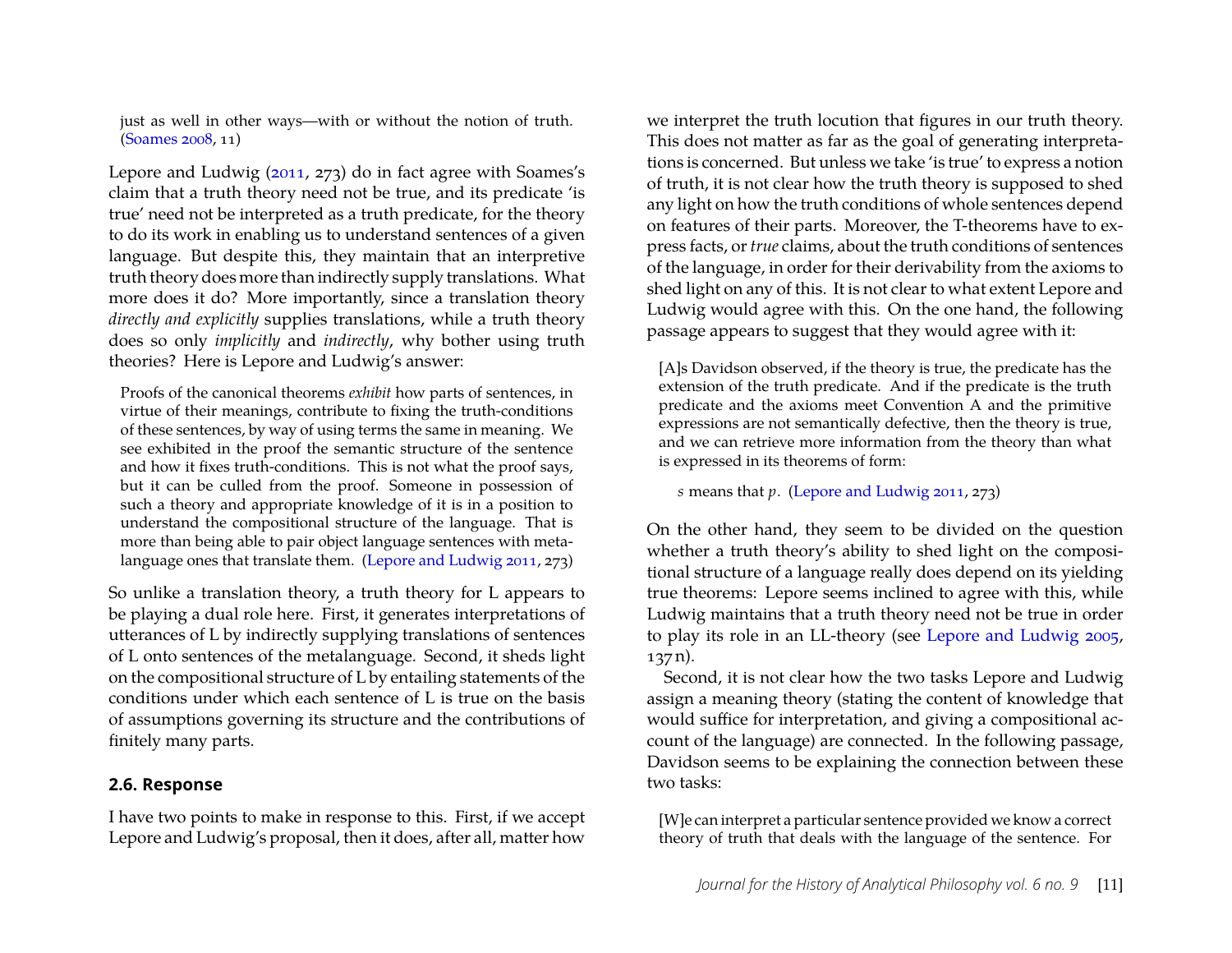then we know not only the T-sentence for the sentence to be interpreted, but we also 'know' the T-sentences for all other sentences; and, of course, all the proofs. Then we would see the place of the sentence in the language as a whole, we would know the role of each significant part of the sentence, and we would know about the logical connections between this sentence and others. [\(Davidson](#page-19-3) [1984,](#page-19-3) 138–39)

Clearly, however, seeing 'the place of [a] sentence in the language' in the sense of knowing the facts entailed by a truth theory for the language of this sentence is neither necessary nor sufficient for being in a position to interpret utterances of this sentence.[13](#page-12-1)

Of course, Lepore and Ludwig agree with this assessment, and this is part of what motivates their proposal concerning the shape to be taken by a meaning theory. But it is not clear how they propose to construe the connection between the two tasks. They do connect the interpretiveness requirement on a truth theory with its ability to give a compositional account of the language: as they see it, only an interpretive truth theory can be said to give a compositional account of the language, by showing 'how parts of sentences, in virtue of their meanings, contribute to fixing the truth conditions of these sentences, by way of using terms the same in meaning' [\(Lepore and Ludwig](#page-20-12) [2011,](#page-20-12) 273). But it is not clear what this comes to. In particular, it is not clear whether a compositional account of a language, as they are thinking of it, really amounts to a compositional account of *meaning* for L, or only to a compositional account of *truth* for L. Does a truth theory satisfying Lepore and Ludwig's constraints explain (or 'show,' or 'exhibit') how the meanings of whole sentences depend on features of their parts and their modes of composition, or does it only explain how the truth conditions of whole sentences depend on features of their parts and their modes of composition? If they have the former in mind, it is unclear how this is supposed to work. The interpretiveness of a truth theory's axioms, along with the restriction to a canonical proof procedure, guarantees that the theory can be used to show what each expression or sentence of the language means. But as [Heck](#page-19-7) [\(2007\)](#page-19-7) explains, this does not amount to showing how the meanings of sentences *depend on* the meanings of their parts, even if the theory successfully shows how the truth conditions of sentences depend on features of their parts.

In any case, even if the interpretiveness of a truth theory is a requirement on both its ability to give a compositional account of the language and its playing a role in an acceptable LL-theory, this does not, by itself, adequately connect the two tasks. All we are given is a common requirement on fulfilling them; this does not explain what fulfilling the one task has to do with fulfilling the other. Moreover, we cannot even attribute these tasks to one and the same theory: it is the truth theory that is supposed to give us a compositional account of the language, and the LLtheory (of which, it bears emphasizing, the truth theory is not even a component) that is supposed to spell out the content of knowledge that would suffice for interpretation.

#### <span id="page-12-0"></span>**3. A Truth Theory as an Account of a Speaker's Knowledge of Her Own Language**

#### **3.1. The proposal**

I think we can do better than this. As I already indicated, my starting point is the requirement that a meaning theory for a language should be a theory of understanding for that language. On my reading, this is a substantive constraint on a meaning theory: it involves taking facts about understanding to constrain the shape to be taken by a meaning theory. But how might con-

<span id="page-12-1"></span><sup>13</sup>Not necessary, since I can know (for instance, by being told) that some sentence, as uttered by a given speaker on any occasion, literally means that snow is white, without knowing anything about the rest of the speaker's language. Not sufficient, as Davidson himself acknowledges, but not just because a truth theory may be true without being translational, but because I may know the facts entailed by a translational truth theory without knowing that my knowledge is entailed by such a theory.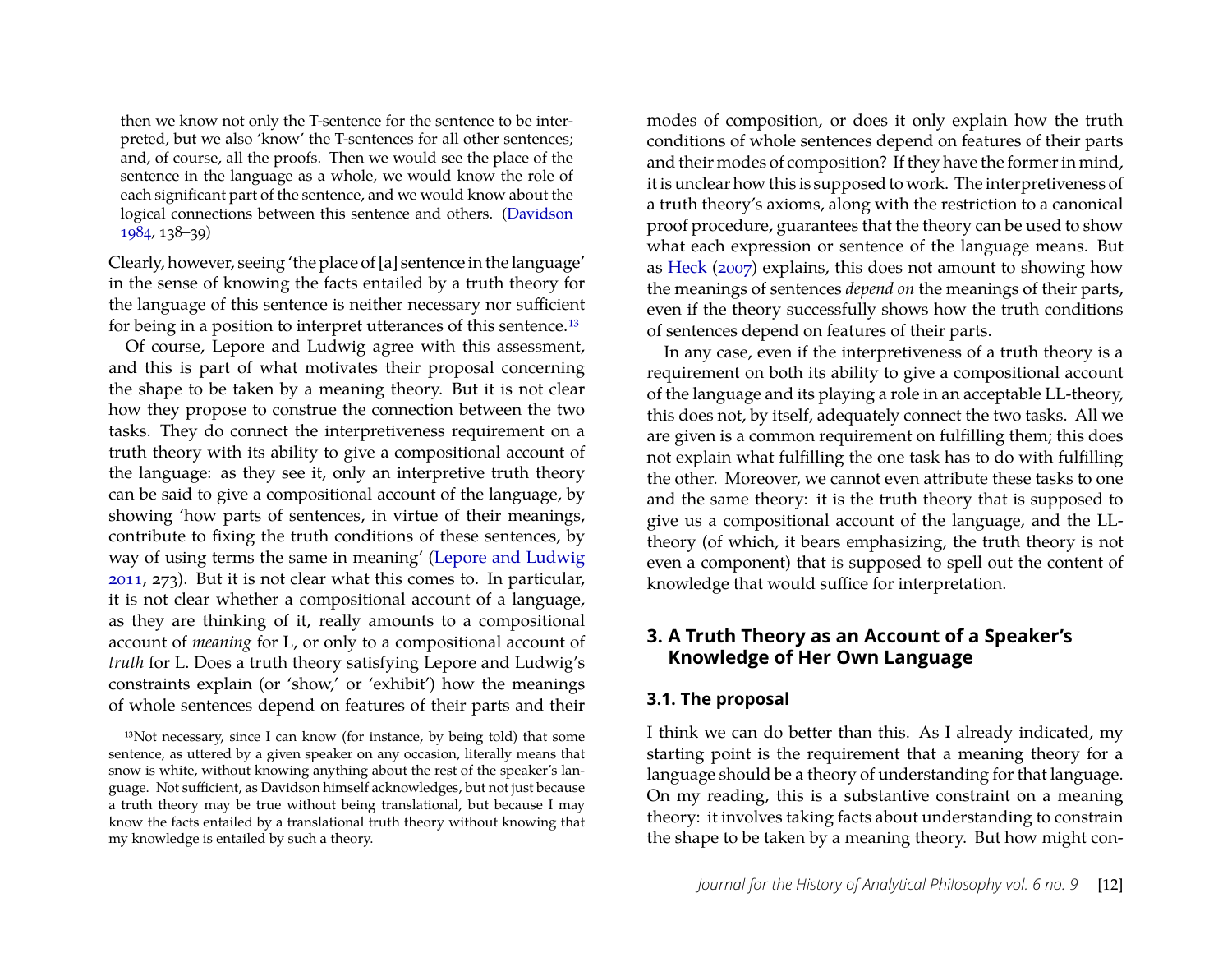sideration of what it is to understand a language motivate the proposal that a meaning theory take the form of a truth theory? And how is a truth theory for a language L supposed to help shed light on the capacities involved in understanding L?

If our goal, in constructing a truth theory for L, really does have anything to do with shedding light on understanding, it is a speaker's understanding of her own language, rather than our ability to interpret her utterances, that is the only plausible subject of illumination here. It is only insofar as we are interested in capturing the structure of a speaker's knowledge of her own language that truth theories have any role to play over and beyond that of finitely generating interpretations. If this is right, the main point of a meaning theory for a given speaker's language is not to explain how we do, or how we could, understand a speaker's sentences on the basis of understanding their parts (contra [Lepore and Ludwig](#page-20-12) [2011,](#page-20-12) 265). It is to explain how the speaker herself understands each of her sentences on the basis of understanding their parts. And the way in which a truth theory does this is by giving a compositional account of what the speaker knows about the conditions under which each sentence of her language is true. Thus, on my reading, using a truth theory as a meaning theory involves explaining a *speaker's* knowledge of the meanings of her sentences in terms of her knowledge of their truth conditions.[14](#page-13-0) Here, I mean to include not just the speaker's occurrent knowledge of the truth conditions of those sentences she happens to be using on the relevant occasion, but also, her dispositional knowledge of the conditions under which other sentences of her language would be true if uttered.

One way in which a truth theory for L could help explain the knowledge involved in understanding sentences of L is by entailing statements of the content of this knowledge, on the basis of appropriate axioms governing finitely many semantic primitives and modes of combination. Of course, the connection between the truth theory and the content of explicit knowledge of truth conditions is likely to be more indirect than this, since the truth theory might yield statements of what a speaker of L knows about the truth conditions of her sentences only in conjunction with additional assumptions external to the theory (especially in light of context-sensitivity in the language). However, to simplify exposition, I am here ignoring this complication and taking the requirement to be that the truth theory itself entails statements of what the speaker knows about the conditions under which each of her sentences is true.

This picture avoids many of the difficulties plaguing attempts to explain the point of truth-conditional meaning theories in

<span id="page-13-0"></span><sup>14</sup>Contrary to what Lepore and Ludwig argue in [2011.](#page-20-12) Here's their response to the suggestion (in [Soames 2008\)](#page-20-4) that Davidson is trying to explain knowledge of meaning in terms of knowledge of truth conditions:

What would it be to explain "knowledge of meaning"? *Whose* knowledge? What *kind*? It is most natural to interpret the project so described as explaining the knowledge of speakers of a language. But, then, Soames's suggestion would seem to be that Davidson was proposing speakers know their languages by way of knowing a truth theory—how else to interpret "in terms of knowledge of truth conditions," which would seem to be propositional knowledge. Davidson, however, *explicitly* denies this. He is not offering a psychological theory about the mechanism by which speakers understand. He has no commitment about whether "knowledge of mean-

ing" is explicable in terms of propositional knowledge. [\(Lepore and Ludwig](#page-20-12) [2011,](#page-20-12) 269-70)

Lepore and Ludwig seem to be assuming that the only sense that can be made of the idea that Davidson is trying to explain knowledge of meaning in terms of knowledge of truth conditions is by saddling him with the following two goals:

<sup>1.</sup> Explaining a speaker's knowledge of her language as resting on her propositional knowledge of the contents of an acceptable truth theory (in a sense that involves her knowledge of the theory's axioms).

<sup>2.</sup> Giving an account of the psychological mechanisms by which a speaker understands her language.

It is clear that Davidson rejects both of these characterizations of his goals (for example, see [Davidson 1990,](#page-19-8) 211–12). However, neither of these goals is forced on us by my proposal that in using a truth theory to describe a speaker's competence, we are attributing to the speaker (propositional) knowledge of the T-theorems entailed by this theory, and taking this knowledge to be constitutive of her competence.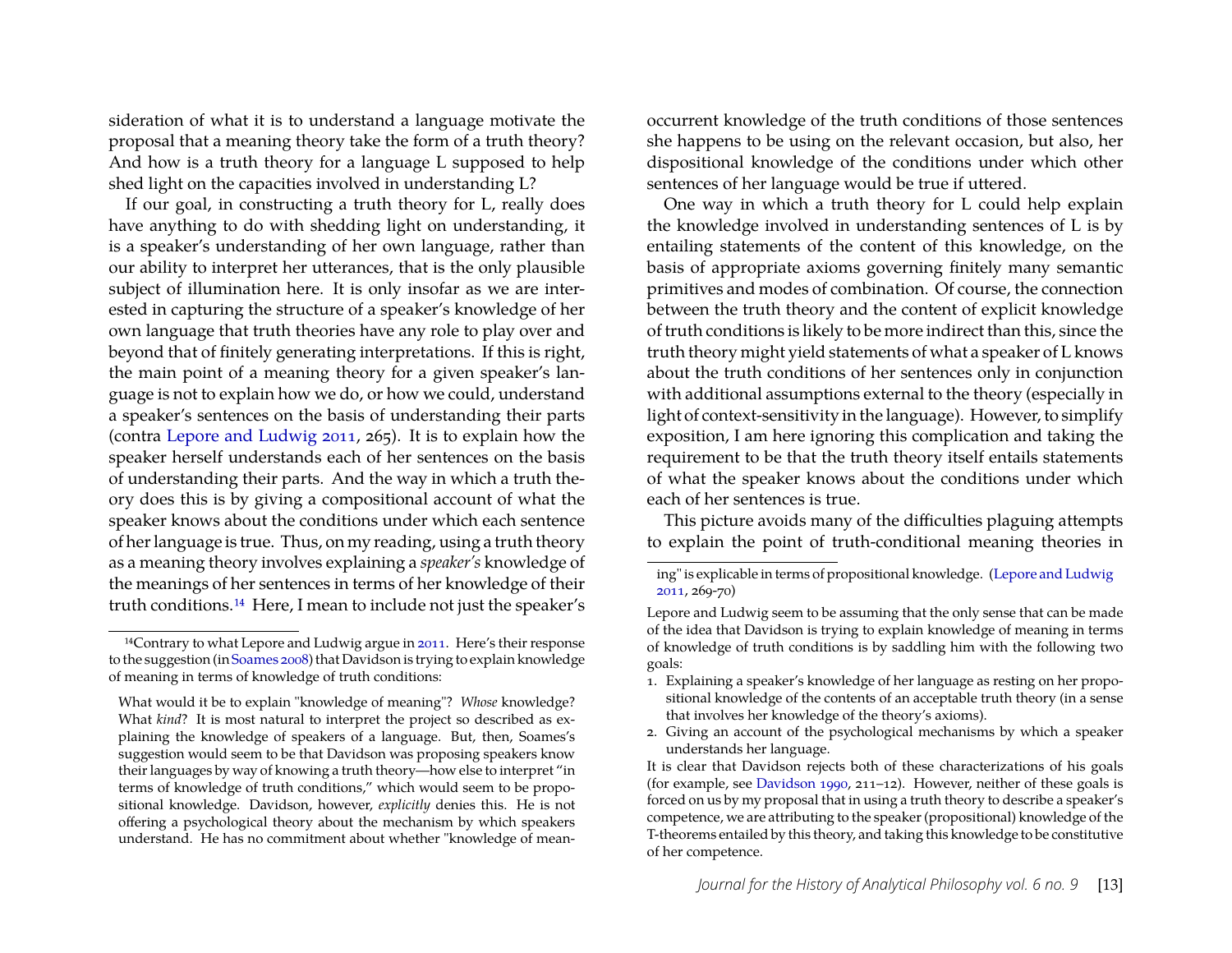terms of the ends and means of interpretation. First, it avoids trivializing the conception of a meaning theory as a theory of understanding. By contrast, it is not clear why a theory knowledge of which could put us in a position to interpret utterances in L should count as a theory of understanding for L. More precisely, it is not clear how, in specifying the content of knowledge that *could* (at least when appropriately supplemented) put us in a position to interpret a speaker, we are shedding light on either our capacity to interpret the speaker, or the speaker's own understanding of her language.

Secondly, the picture I am offering is attractive for its simplicity. Unlike Lepore and Ludwig's account, it does not involve any multiplication of tasks, levels of theory, or levels of explanation within the meaning theory. It also avoids reliance on an unexplained distinction between what a truth theory says and what it shows:[15](#page-14-0) as I see it, acceptable T-theorems *state*, rather than merely *show*, what the speaker knows about each of her sentences in understanding them the way she does. In fact, my reading helps explain the special sense in which a Ttheory can be used to show what each sentence of a language means: a truth theory can be used to show what each sentence of the speaker's language means insofar as it entails statements of what the speaker knows about each of her sentences (in understanding its parts and their modes of composition). It bears emphasizing that these theorems *state*, rather than merely *show*, what the speaker knows about each of her sentences in knowing its meaning. But what no truth theory itself entails is the claim that its T-theorems have this property. This is the sense in which

our using one true truth theory rather than another can show what we take sentences of the language to mean, even though neither theory entails statements of what these sentences mean.

But why think that linguistic competence (knowledge of one's language) involves metalinguistic knowledge? And why think that the relevant knowledge is knowledge of truth conditions? Here I will defer to what I take to be some of the most promising attempts to defend these assumptions: see [Lepore](#page-20-14) [\(1983.,](#page-20-14) [1997\)](#page-20-15), [Heck](#page-19-9) [\(2006,](#page-19-9) [2007\)](#page-19-7), and [Rumfitt](#page-20-16) [\(1995\)](#page-20-16). Each of these authors emphasizes the role that our knowledge of truth conditions plays in explaining both our linguistic acts and our distinctive ways of fulfilling some of the basic purposes of communication (such as the transmission of knowledge). The motivating thought here is that a speaker's capacity to make meaningful utterances is not just a matter of her being disposed to manipulate words and respond to stimuli in such a way as to be interpretable as saying certain things. Rather, it involves the speaker's knowledge of what she is doing with the words she chooses to use.

As Heck puts it, speech is intentional not just under propositional descriptions, but also under verbal descriptions: we correctly take ourselves and others not just to be saying things, but also, to be intentionally using certain words to mean and say these things. The alternative to this is to take ourselves to be 'quasi-telepaths' (to borrow an expression in [Heck 2006\)](#page-19-9): as beings who communicate with others, but without any awareness, on our part, of how our using the words we do enables us to communicate. Some may find this picture more attractive, on account of the fact that it imposes fewer demands on linguistic competence. In particular, many of us are reluctant to attribute grasp of metalinguistic concepts (such as those of truth and meaning) to children and ordinary speakers. But it is not clear why we should prefer a less demanding notion of linguistic competence over a more demanding one—provided of course, that there are reasons for any demands we impose. Davidson, for one, clearly did provide such reasons: both thought and language, he argued,

<span id="page-14-0"></span><sup>15</sup>By contrast, those who try to explain the point of a truth theory in terms of its role in interpretation often rely on a distinction between what a theory *says* and what it *shows*, or between *being* a meaning theory and *serving as* one. For instance, Lepore and Ludwig remark that what a truth theory 'shows it does not say' [\(2005,](#page-20-10) 264–65 n). Similarly, John McDowell [\(1998,](#page-20-13) 173) has suggested that a Davidsonian truth theory is meant to *serve* as a theory of sense rather than *being* one.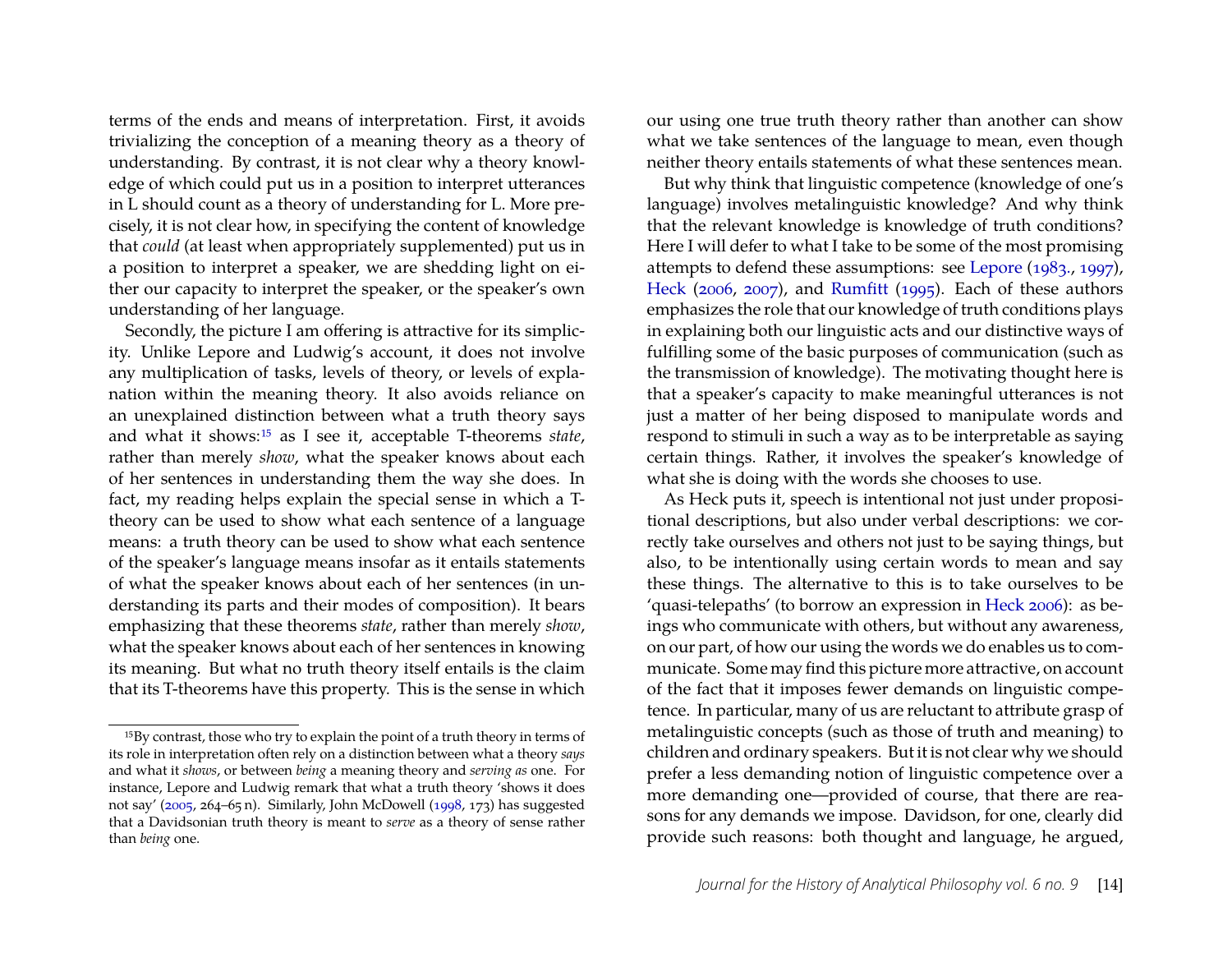require grasp of the concept of error, or equivalently, grasp of an intersubjective notion of truth (see 'Rational Animals,' 'The Second Person,' and 'The Emergence of Thought,' in [Davidson](#page-19-10) [2001\)](#page-19-10).

As I see it, the attribution to a speaker of knowledge of the truth conditions of her sentences need only be part of a story about what the speaker knows, or can do, in speaking the way she does: it is the central, compositionally derived core. The rest of the story will involve explaining how the speaker draws on this knowledge in speaking the way she does. Thus, even if we are convinced that linguistic competence crucially involves propositional knowledge of features of our sentences, the plausibility of my further claim that the knowledge in question is knowledge of truth conditions will depend on the extent to which attribution of such knowledge can be shown to do all the explanatory work that attribution of metalinguistic knowledge is meant to do. As I hope is made clear by what I have said so far, the level of explanation I take to be relevant here is that of rational psychology, though this is perfectly compatible with taking the internal articulation of the truth theory to correspond to sub-personal levels of description.

This also helps explain why we should not make much of Davidson's claim that knowledge of truth conditions is *sufficient* for understanding, since, on my reading, we do not start out with a clear enough independent conception of what a speaker's understanding of her language consists in, by reference to which we can judge whether or not knowledge of truth conditions is indeed sufficient for understanding. Rather, the plausibility of the proposal that a speaker's linguistic competence partly consists in her knowledge of truth conditions will have to be judged by reference to the viability and fruitfulness of a conception of understanding as involving knowledge of semantic facts, and the extent to which the attribution to speakers of knowledge of truth conditions can help explain the things they can do with words.

#### **3.2. Textual evidence: speaker and interpreter**

Finally, I would like to make the case that my proposal is not only one that Davidson should have endorsed, but also, one that he would have been prepared to accept. Despite Davidson's more explicit preoccupation with the question of what knowledge would suffice for interpretation, there is, I believe, a good case to be made for thinking that it is a speaker's knowledge of his own language that he all along sought to capture by means of a compositional truth theory.

Indeed, once we scratch the surface, even parts of 'Radical Interpretation' help support my interpretation. Consider, again, Davidson's brief discussion in it of the advantages of a truth theory over a translation theory, as far as each theory's ability to specify the content of knowledge that would suffice for interpretation is concerned. Davidson agrees that an interpreter could use a translation theory to interpret another speaker's utterances, but argues that in doing this, the interpreter 'brings to bear two things he knows and that the theory does not state: the fact that the subject language is his own, and his knowledge of how to interpret utterances in his own language' [\(Davidson](#page-19-3) [1984,](#page-19-3) 129–30).

What I am suggesting is that this explanation as to why a truth theory would constitute a better solution to the 'problem of interpretation' than a translation theory, only goes to show that what Davidson is really after here does not primarily concern interpretation. Rather, Davidson's main concern is to give a description of a speaker's linguistic competence—to spell out, in structure-revealing terms, what a competent speaker knows about each of his sentences in understanding it the way he does. Davidson says that a translation theory leaves out 'what we need to know that allows us to interpret our own language' [\(David](#page-19-3)[son 1984,](#page-19-3) 130). But really, when it comes to our own language (that is, the language we actually now speak), our speaking it, or understanding it, does not involve interpreting our own utter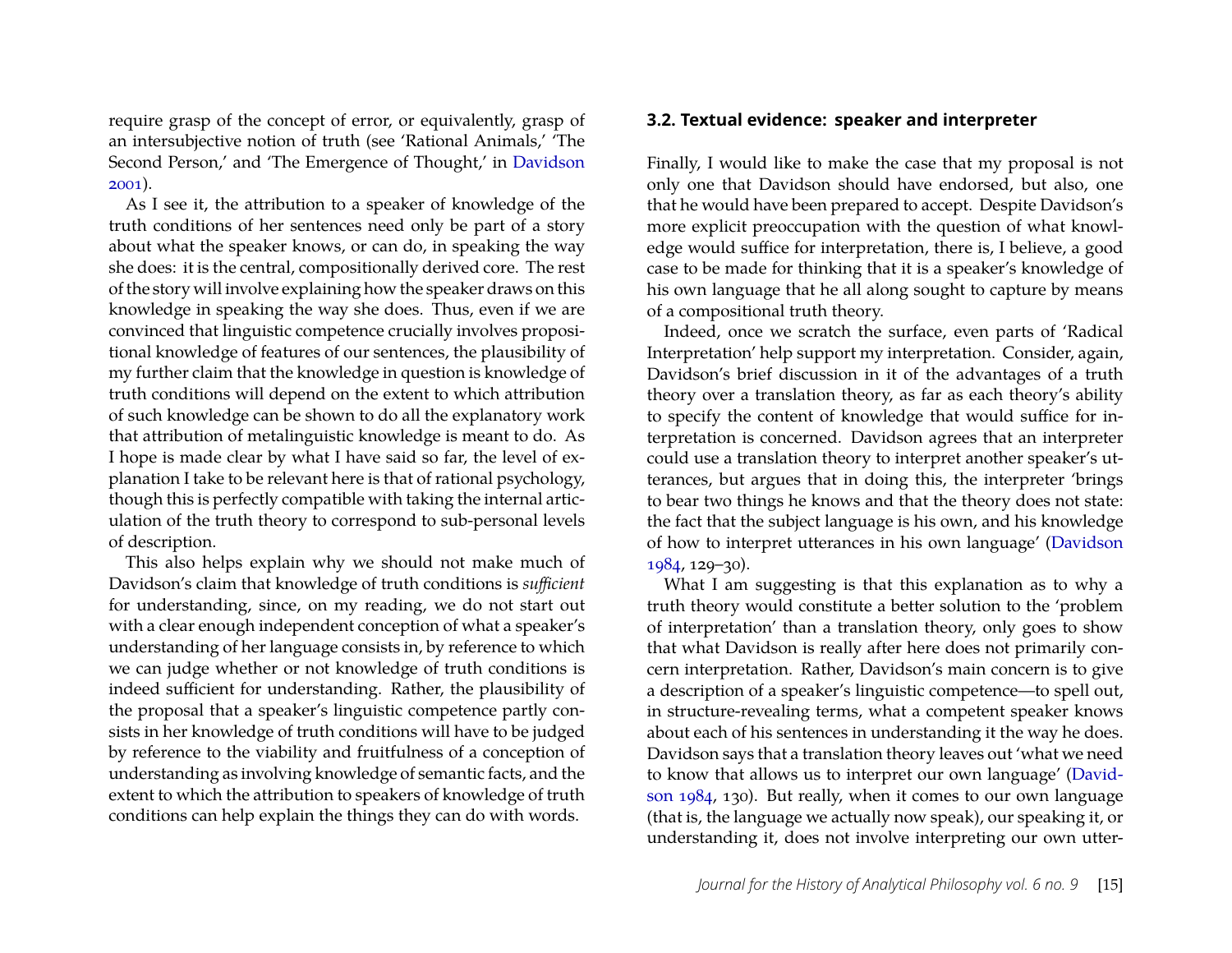ances in it, as Davidson himself acknowledges in other places. Understanding why this is so would help us shed further light on why a meaning theory should be construed as an account of a speaker's understanding of his own language. Consider the following passage from 'Indeterminism and Antirealism':

First person interpretations are necessarily tied to the homophonic translation manual (which is to say, translation, or interpretation, has no place here) . . . It should not be concluded from the fact that a person is restricted to a unique way of interpreting himself (if this can be called interpretation: it would be better to say that aside from pathological cases, our way of interpreting others has no application to ourselves) that therefore his words have unique reference. [\(Davidson](#page-19-10) [2001,](#page-19-10) 80)

Why exactly does Davidson think that our way of interpreting others has no application to ourselves? We get some clarification in 'First Person Authority,' where Davidson describes the presumption that a speaker knows what his own words mean as 'essential to the nature of interpretation—the process by which we understand the utterances of a speaker.' Davidson continues:

This process cannot be the same for the utterer and for his hearers . . . there can be no general guarantee that a hearer is correctly interpreting a speaker; however easily, automatically, unreflectively, and successfully a hearer understands a speaker, he is liable to serious error. In this special sense, he must always be regarded as interpreting a speaker. The speaker cannot, in the same way, interpret his own words. [\(Davidson 2001,](#page-19-10) 12–13)

Why, then, does Davidson think that a speaker cannot be said to interpret his own words in the same way as a hearer can be said to interpret the words of a speaker? This passage suggests that this has something to do with first person authority, or with the general presumption (essential to interpretation) that a speaker knows what he means by the words he uses. By contrast, Davidson wants to describe even the most mundane cases of one person's understanding of another utterance as being ultimately—even if not explicitly—'based on evidence and inference' [\(Davidson 2001,](#page-19-10) 66). Davidson thus seems to want to reserve the term 'interpretation' for those cases that are based on evidence and inference, rather than for the understanding each speaker has of his own utterances.<sup>[16](#page-16-0)</sup>

Of course, a speaker might, on occasion, fail to be interpretable, and this is the sense in which he might fail to know what his words mean. However, what Davidson leaves no room for is the idea of a speaker's misunderstanding his own utterance, in the sense of its successfully meaning something while the speaker takes it to mean something else. In 'What is Present to the Mind,' he says:

I can do no better, in stating the truth conditions for my utterance of the sentence 'The Koh-i-noor diamond is a crown jewel' than to say that it is true if and only if the Koh-i-noor diamond is a crown jewel. If I say this, I utter a tautology, but if you give the truth conditions of my utterance using the same words, you are making an empirical claim, though probably a true one. [\(Davidson 2001,](#page-19-10) 66)

It is important to understand the sense in which a competent speaker's homophonic attributions of truth conditions to her own sentences are supposed to be 'tautologous.' I do not think that Davidson means to be characterizing such utterances as logical or necessary truths. Rather, his claim is only that they are not empirical, or, not 'based on evidence and inference.' When I

<span id="page-16-0"></span><sup>16</sup>Does this mean that Davidson disagrees with Quine's remarks that radical translation begins at home, or with his own previous claim that 'the problem of interpretation is domestic as well as foreign' ('Radical Interpretation,' [David](#page-19-3)[son 1984,](#page-19-3) 125)? No, I do not think that there is any conflict here. This is easy to see if we keep in mind the distinction between idiolect and communal language. When Davidson claims that even ordinary communicative situations involve radical interpretation, he is claiming only that the account of radical interpretation can help shed light on the nature of successful communication between what we think of as speakers of 'the same language.' This does not involve thinking of the speaker as being in the position of a radical interpreter with respect to her own utterances.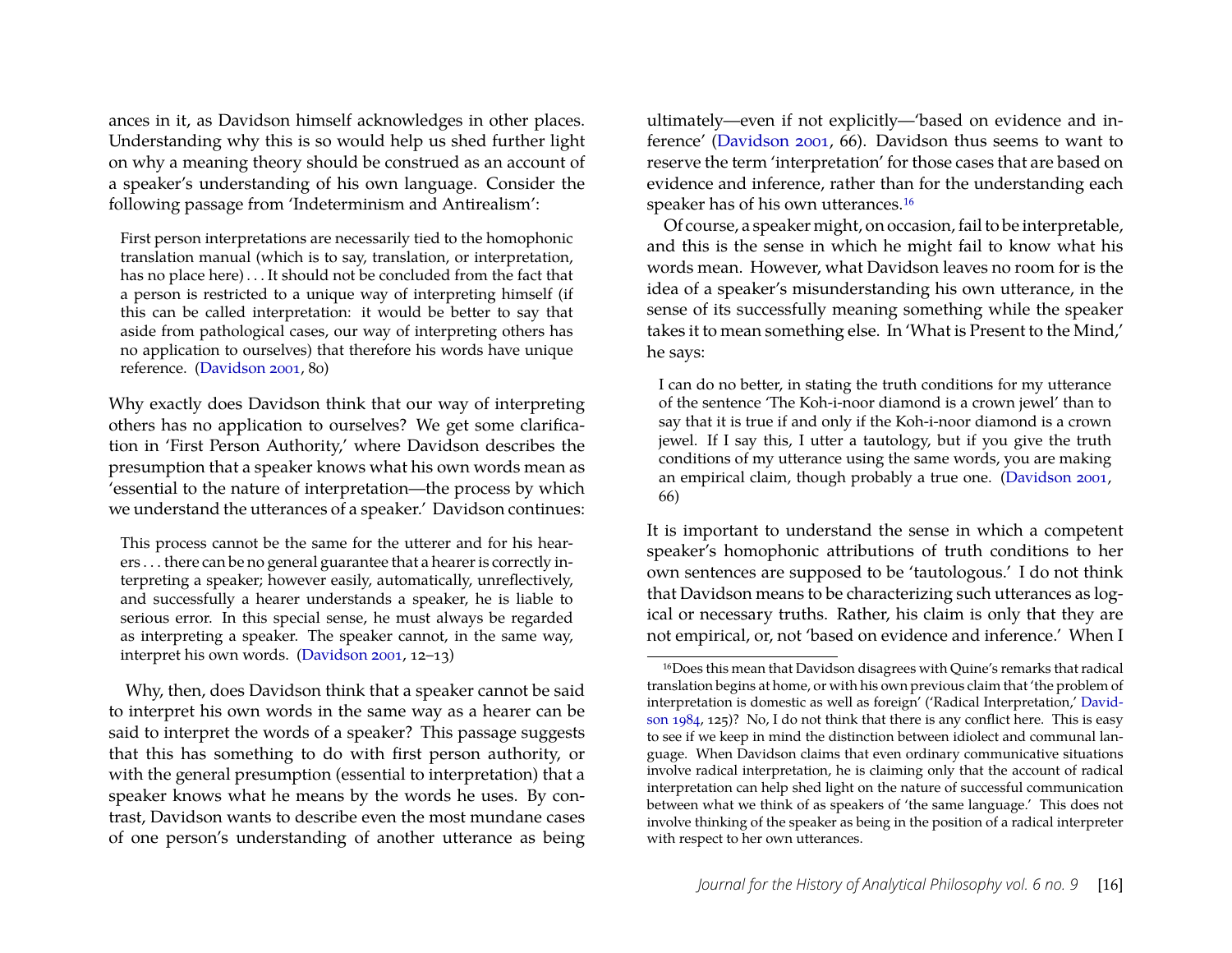say that 'Snow is white' as uttered by me now is true if and only if snow is white, the claim I am making is contingently true, but it is one that I know to be true simply by virtue of understanding it. Adding to this Davidson's assumption that when communication is successful, the speaker understands her own utterance (since the utterance means what she takes it to mean), we get the result that as long as a speaker is a successful communicator, she knows the conditions under which her sentences are true. It is the content of this basic knowledge that a meaning theory for a speaker's language should be specifying.

Thus, instead of saying that a translation theory 'leaves tacit and beyond the reach of theory what we need to know that allows us to interpret our own language' [\(Davidson](#page-19-3) [1984,](#page-19-3) 130), Davidson should have said that a translation theory leaves beyond the reach of theory what we know about the truth conditions of our own sentences as we currently understand them.

#### **3.3. Apparent counter-evidence**

One might wonder whether the contrast I am drawing between the knowledge involved in speaking and in interpreting a language really comes to anything. For, when communication is successful, both speaker and interpreter can be said to know the conditions under which the speaker's utterances are true. What, then, is the point of my insistence that a meaning theory ought to describe a speaker's, rather than an interpreter's, knowledge of a language? The following passage would indeed appear to suggest that Davidson himself directly opposes any substantive contrast between the two:

Because a speaker necessarily intends first meaning to be grasped by his audience, and it is grasped if communication succeeds, we lose nothing in the investigation of first meaning if we concentrate on the knowledge or ability a hearer must have if he is to interpret a speaker. What the speaker knows must correspond to something the interpreter knows if the speaker is to be understood, since if the

speaker is understood he has been interpreted as he intends to be interpreted. ('A Nice Derangement of Epitaphs,' [Davidson 2005b,](#page-19-0) 92–93)

Does this passage not directly undermine my contrast between a speaker's and an interpreter's knowledge of a language? I do not believe it does, for in contrasting a speaker's knowledge of her own language with the knowledge on which an interpreter's understanding of the speaker might rest, I am not claiming that what a speaker knows about each of her sentences goes beyond what a successful interpreter of the speaker knows about these sentences: among the things that an interpreter could know that would put him in a position to understand a speaker are the facts entailed by an acceptable translation theory from the speaker's language onto his own. If and when the interpreter knows these facts, what he knows, in knowing them, does not correspond to anything the speaker *needs* to know in order to be understood (though the speaker *may* well know these facts). However, when the speaker is understood, she and her interpreter share knowledge of the conditions under which her sentences are true, even when the interpreter's knowledge of these truth conditions is based on something else he knows about the speaker's sentences that the speaker herself does not know.

Thus, my insistence that a theory of meaning for a speaker is primarily a description of the speaker's knowledge of her language—rather than of knowledge that would enable us to interpret the speaker—does not involve any commitment to any features of meaning or understanding that are only available from the first-person perspective. That would be patently at odds with Davidson's view of the social and external dimension of language:

It is the requirement of learnability, interpretability, that provides the irreducible social factor, and that shows why someone can't mean something by his words that can't be correctly deciphered by another. ('Knowing One's Own Mind', [Davidson 2001,](#page-19-10) 28)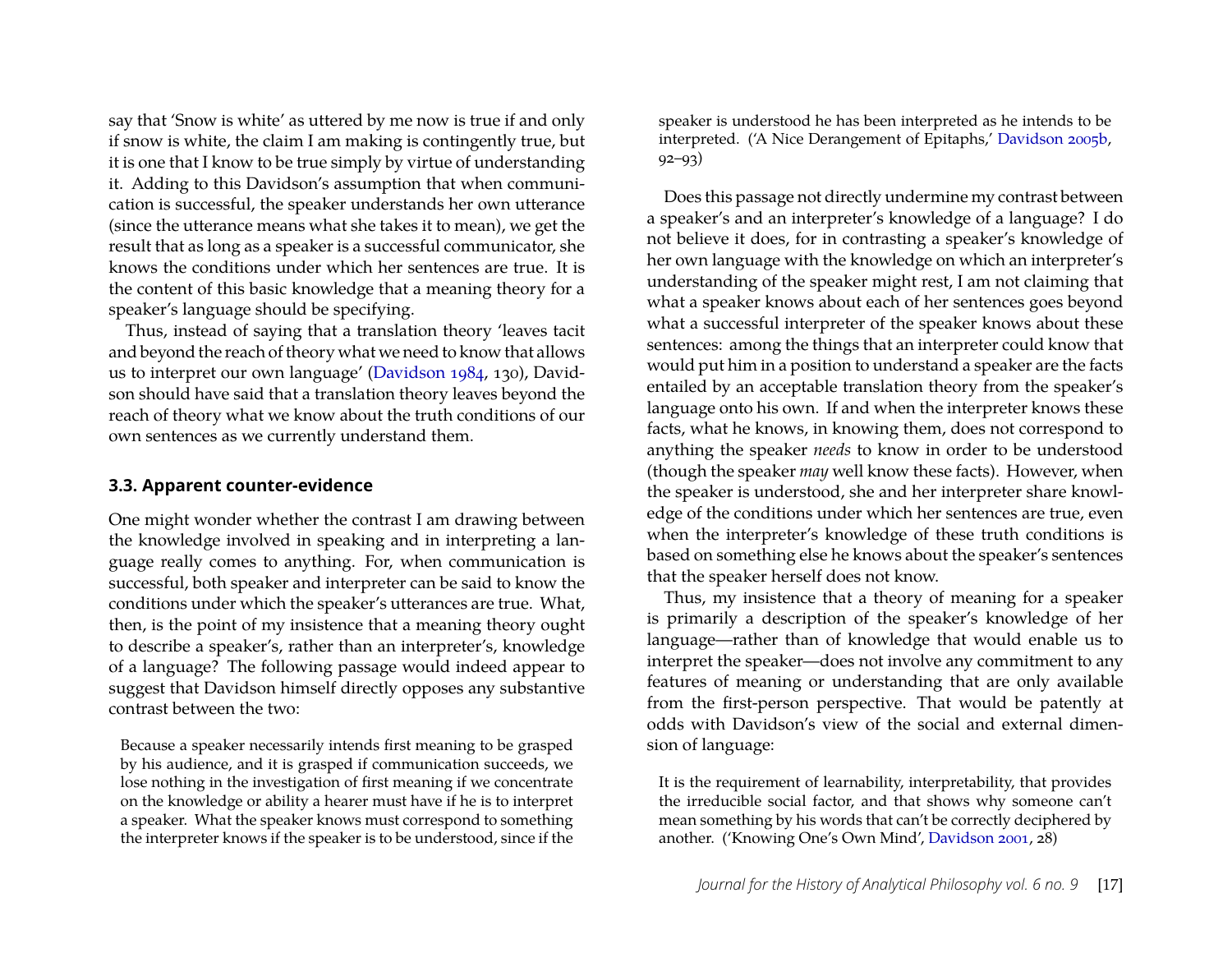[T]he objects to which we relate people in order to describe their attitudes need not in any sense be *psychological* objects, objects to be grasped, known, or entertained by the person whose attitudes are described. [\(Davidson](#page-19-10) [2001,](#page-19-10) 36)

In claiming that a theory of meaning ought to capture the content of a speaker's knowledge of the truth conditions of her sentences, I am not construing this knowledge as involving grasp of any objects before the mind. Facts about what a speaker knows about the conditions under which her sentences are true are no less intersubjectively available than facts about the conditions under which the speaker holds various sentences true, or facts about the external causes of her beliefs. My distinction between a speaker's knowledge of her own language and knowledge that could put others in a position to understand her thus does not involve reinstating any subjective elements in meaning, any more than does Davidson's own insistence on the primacy of the idiolect.

Let me spell out how my proposal bears on the project of radical interpretation. If I am right, what a meaning theory in the guise of a truth theory is meant to capture is a speaker's knowledge of the truth conditions of her sentences—knowledge that she relies on in speaking the way she does. This is perfectly compatible with Davidson's insistence that we can shed light on meaning by asking how a theory could be confirmed as acceptable for a given speaker, on the basis of evidence available in radical interpretation. Only, my proposal does require a particular way of construing the task. If I am right, what we are confirming, in confirming a truth theory as acceptable for a given speaker (i.e., as an empirically adequate description of her language on a particular occasion), is not just the truth of its T-theorems, but the plausibility of attributing to the speaker knowledge of these theorems. For example, if an acceptable truth theory for the speaker entails that the sentence 'Londres est belle' as uttered by the speaker is true if and only if London is beautiful, this is something I can take the speaker to know about her sentence. Conversely, if the available evidence were to make our attribution of such knowledge implausible, this would count against the theory's suitability as a meaning theory.

Finally, my proposal does not involve denying that a speaker's ability to make meaningful utterances depends on her grasp of an intersubjective notion of truth, and therefore on her being an interpreter of others (see 'The Second Person,' [Davidson 2001,](#page-19-10) 121). Quite the contrary: if the arguments of the previous sections are right, it is only by thinking of a truth theory as an account of the speaker's knowledge of her language that we can explain why this theory needs to employ an intersubjective notion of truth. Of course, if I am right, a meaning theory for a speaker captures her knowledge of the truth conditions of her own sentences, but it does not directly capture either her knowledge of the truth conditions of the sentences of others, or the knowledge that her interpreters rely on (or could rely on) in interpreting her utterances. But given Davidson's idiolectical conception of language, this is as it should be.

#### **4. Conclusion**

Davidson clearly intended his account of radical interpretation to illuminate the notion of meaning, along with those of truth, rationality, and the propositional attitudes. He did not, however, seek to ground each and every one of his proposals about these notions in considerations about the ends and means of interpretation. A case in point is his proposal to use truth theories as meaning theories.[17](#page-18-0) As I argued in this paper, and contrary to widespread assumptions, the point of a meaning theory, and the sense in which a truth theory can serve as one, cannot be explained in terms of its role in interpretation.

The prevailing assumption that it is to be so explained has had the unfortunate consequence of obfuscating a clear view of the

<span id="page-18-0"></span><sup>17</sup>Another example is Davidson's commitment to the compositionality of language. See [Davidson](#page-19-4) [\(1999\)](#page-19-4).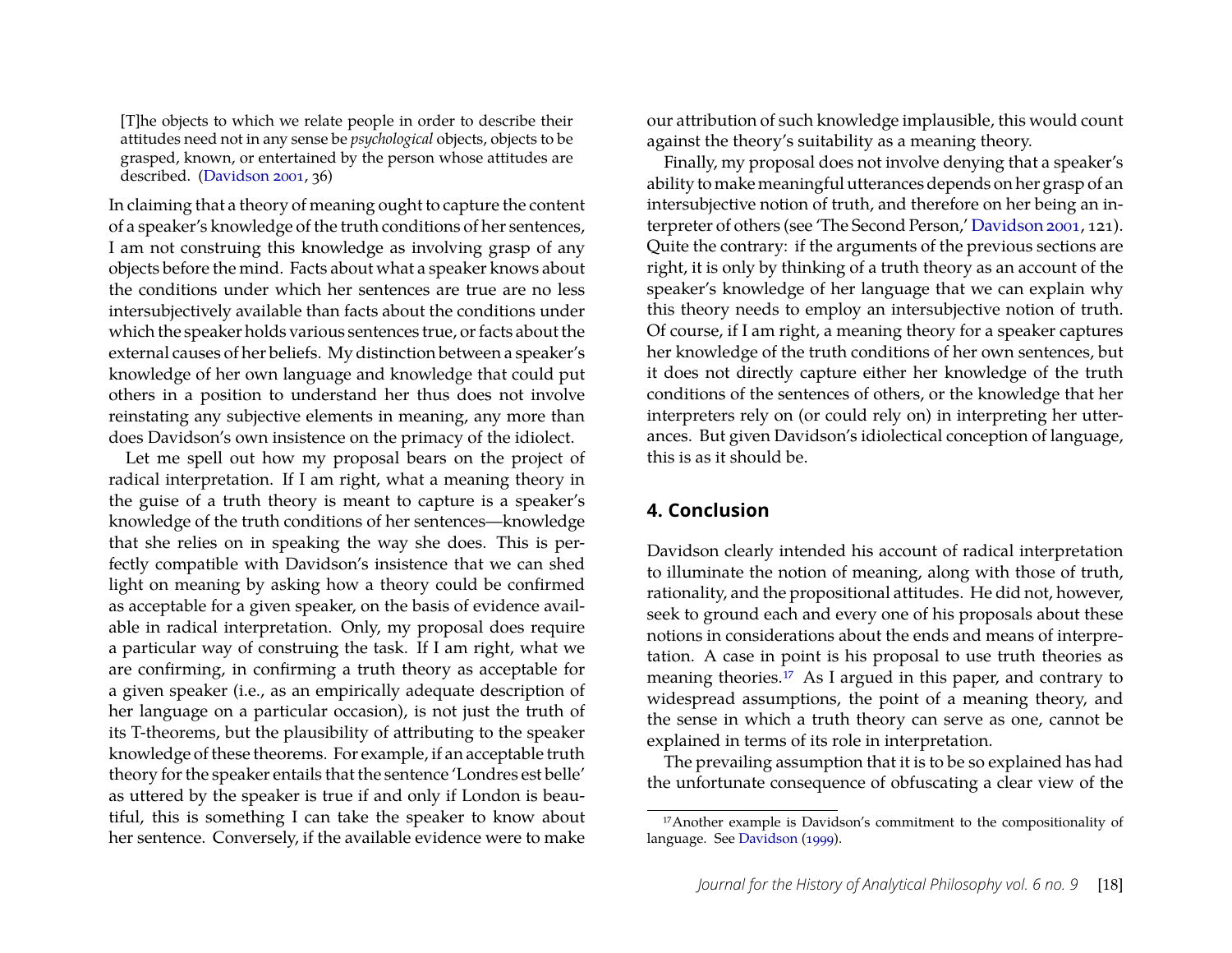role of the concept of truth in a Davidsonian approach to meaning. For, as we have seen, this assumption naturally leads to an instrumentalist view of the role of truth in truth-conditional meaning theories, thus undermining the contrast between meaning theories and translation manuals. The main point of a meaning theory for a given speaker's language is not to enable us to interpret utterances in it, but rather, to give us a compositional account of the speaker's knowledge of her own language. Once we shift our attention from interpreter to speaker, we can begin to understand the significance of the notion of truth in a Davidsonian meaning theory, and this brings us closer to understanding Davidson's opposition to deflationary conceptions of truth.

#### **Acknowledgements**

I would like to thank two anonymous reviewers and the editors of this journal for useful feedback. I am very grateful to Barry Stroud for invaluable discussion of a number of issues addressed in this paper. I would also like to thank Hannah Ginsborg, John MacFarlane and Seth Yalcin for suggestions that greatly improved earlier versions of the manuscript. A precursor of this paper was delivered at the Triennial Congress of the Société de Philosophie Analytique in June 2015. I am grateful to the audience for discussion.

### **Arpy Khatchirian**

University of California Berkeley arpy@berkeley.edu

### **References**

- <span id="page-19-3"></span>Davidson, Donald, 1984. *Inquiries into Truth and Interpretation*. Oxford: Oxford University Press.
- <span id="page-19-8"></span>, 1990. 'The Structure and Content of Truth.' *The Journal of Philosophy* 87: 279–328.
- <span id="page-19-4"></span>, 1999. 'Reply to Peter Pagin.' In *Donald Davidson: Truth, Meaning, and Knowledge*, edited by U. Zeglen, pp. 68–70. London: Routledge.
- <span id="page-19-10"></span>, 2001. *Subjective, Intersubjective, Objective*. Oxford: Oxford University Press.
- <span id="page-19-5"></span>, 2005a. *Truth and Predication*. Cambridge, MA: Harvard University Press.
- <span id="page-19-0"></span>, 2005b. *Truth, Language and History*. Oxford: Clarendon Press.
- <span id="page-19-2"></span>Davies, Martin, 1987. 'Tacit Knowledge and Semantic Theory: Can a Five Per Cent Difference Matter?' *Mind* 96: 441–62.
- <span id="page-19-1"></span>Evans, Gareth, 1981. 'Semantic Theory and Tacit Knowledge.' In *Wittgenstein: To Follow a Rule*, edited by S. Holtzman and C. Leich, pp. 118–40. London: Routledge and Kegan Paul.
- <span id="page-19-6"></span>Foster, John A., 1976. 'Meaning and Truth Theory.' In *Truth and Meaning: Essays in Semantics*, edited by G. Evans and J. Mc-Dowell, pp. 1–32. Oxford: Oxford University Press.
- <span id="page-19-9"></span>Heck, Richard, 2006. 'Reason and Language.' In *McDowell and His Critics*, edited by C. Macdonald and G. Macdonald, pp. 22–45. Oxford: Blackwell.
- <span id="page-19-7"></span>, 2007. 'Meaning and Truth-Conditions.' In *Truth and Speech Acts: Studies in the Philosophy of Language*, edited by D. Greimann and G. Siegwart, pp. 349–76. London: Routledge.